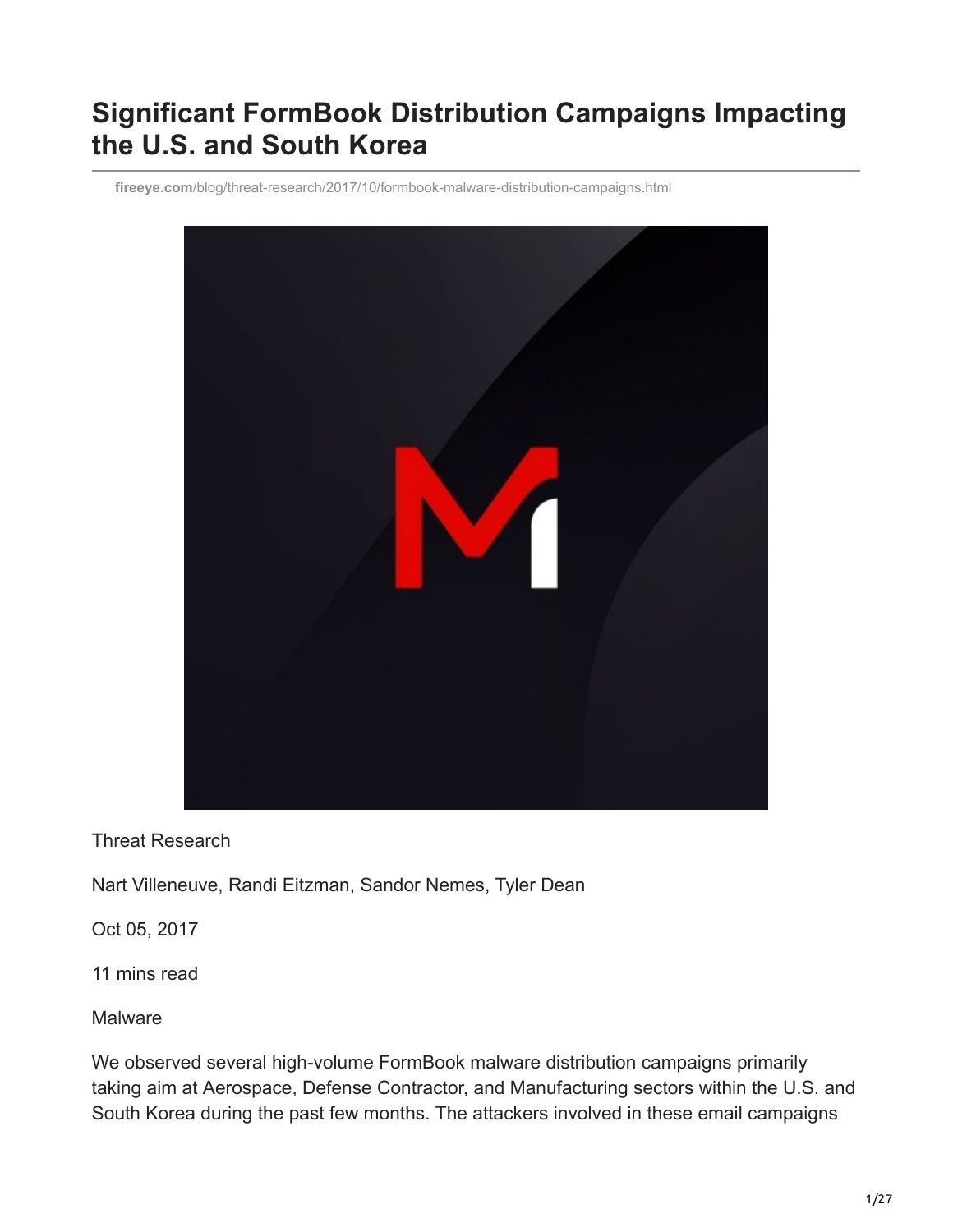leveraged a variety of distribution mechanisms to deliver the information stealing FormBook malware, including:

- PDFs with download links
- DOC and XLS files with malicious macros
- Archive files (ZIP, RAR, ACE, and ISOs) containing EXE payloads

The PDF and DOC/XLS campaigns primarily impacted the United States and the Archive campaigns largely impacted the Unites States and South Korea.

# **FormBook Overview**

FormBook is a data stealer and form grabber that has been advertised in various hacking forums since early 2016. Figure 1 and Figure 2 show the online advertisement for the malware.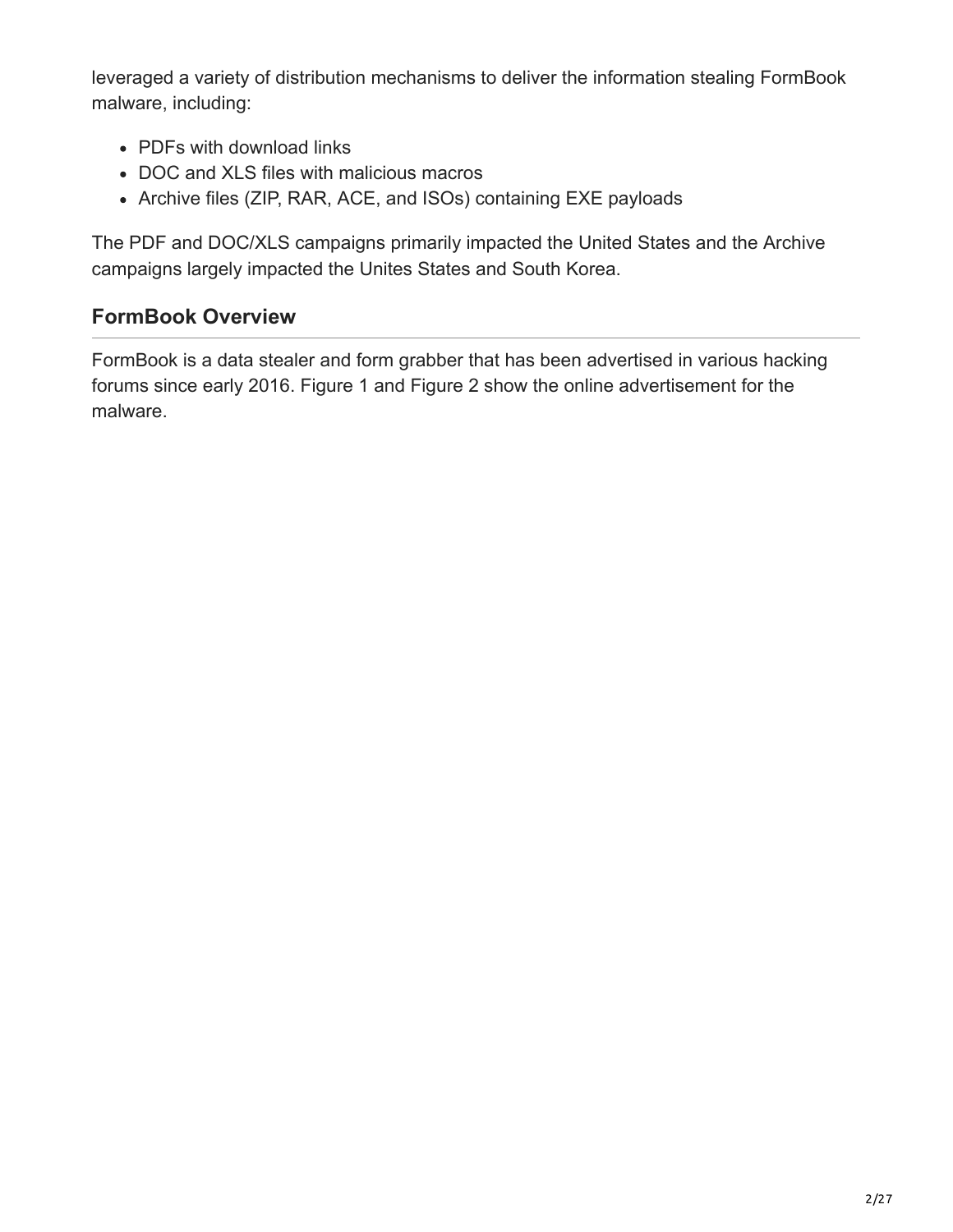**FormBook advertisement** 

Figure 1: FormBook advertisement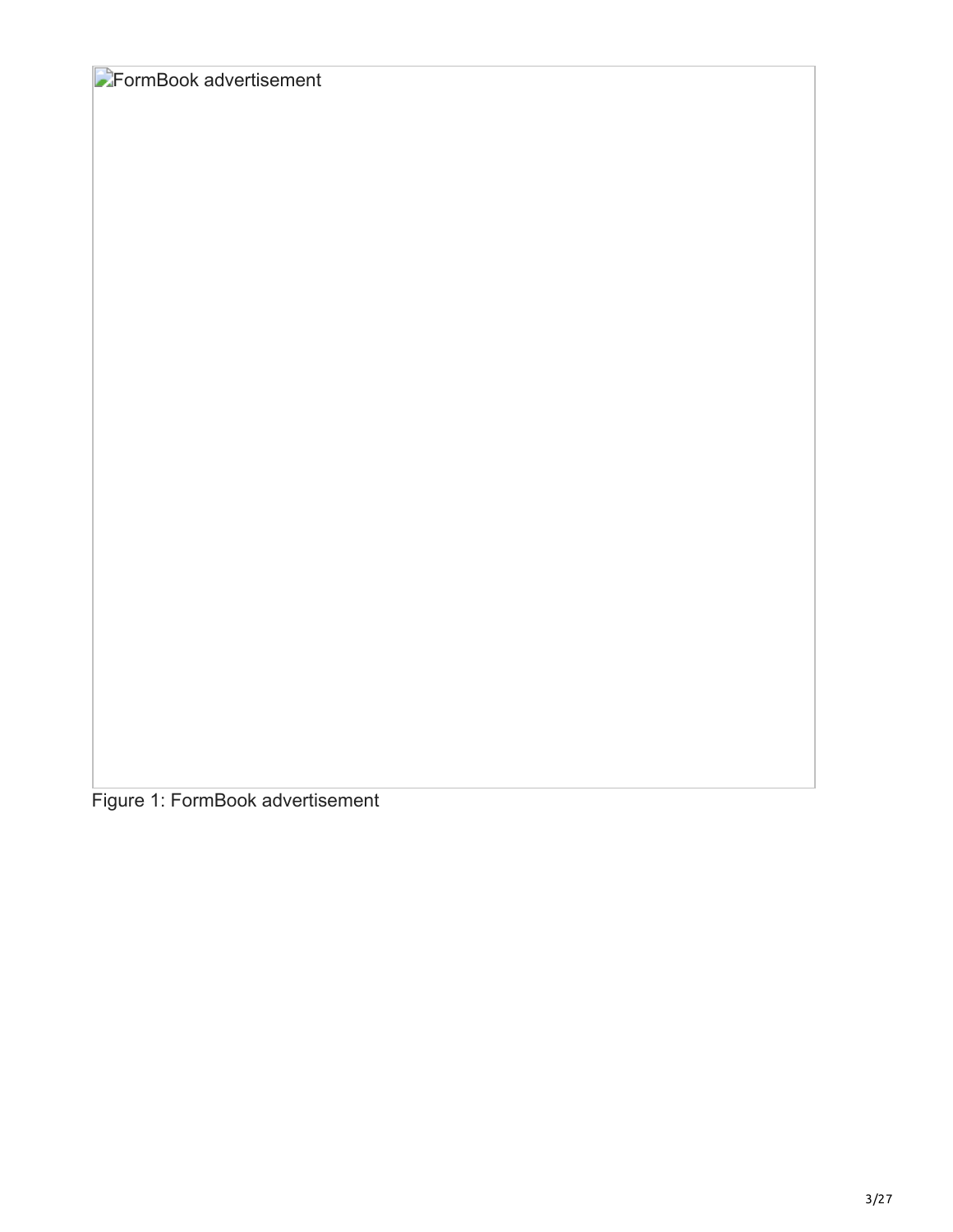**FormBook underground pricing** 

## Figure 2: FormBook underground pricing

The malware injects itself into various processes and installs function hooks to log keystrokes, steal clipboard contents, and extract data from HTTP sessions. The malware can also execute commands from a command and control (C2) server. The commands include instructing the malware to download and execute files, start processes, shutdown and reboot the system, and steal cookies and local passwords.

One of the malware's most interesting features is that it reads Windows' *ntdll.dll* module from disk into memory, and calls its exported functions directly, rendering user-mode hooking and API monitoring mechanisms ineffective. The malware author calls this technique "Lagos Island method" (allegedly originating from a userland rootkit with this name).

It also features a persistence method that randomly changes the path, filename, file extension, and the registry key used for persistence.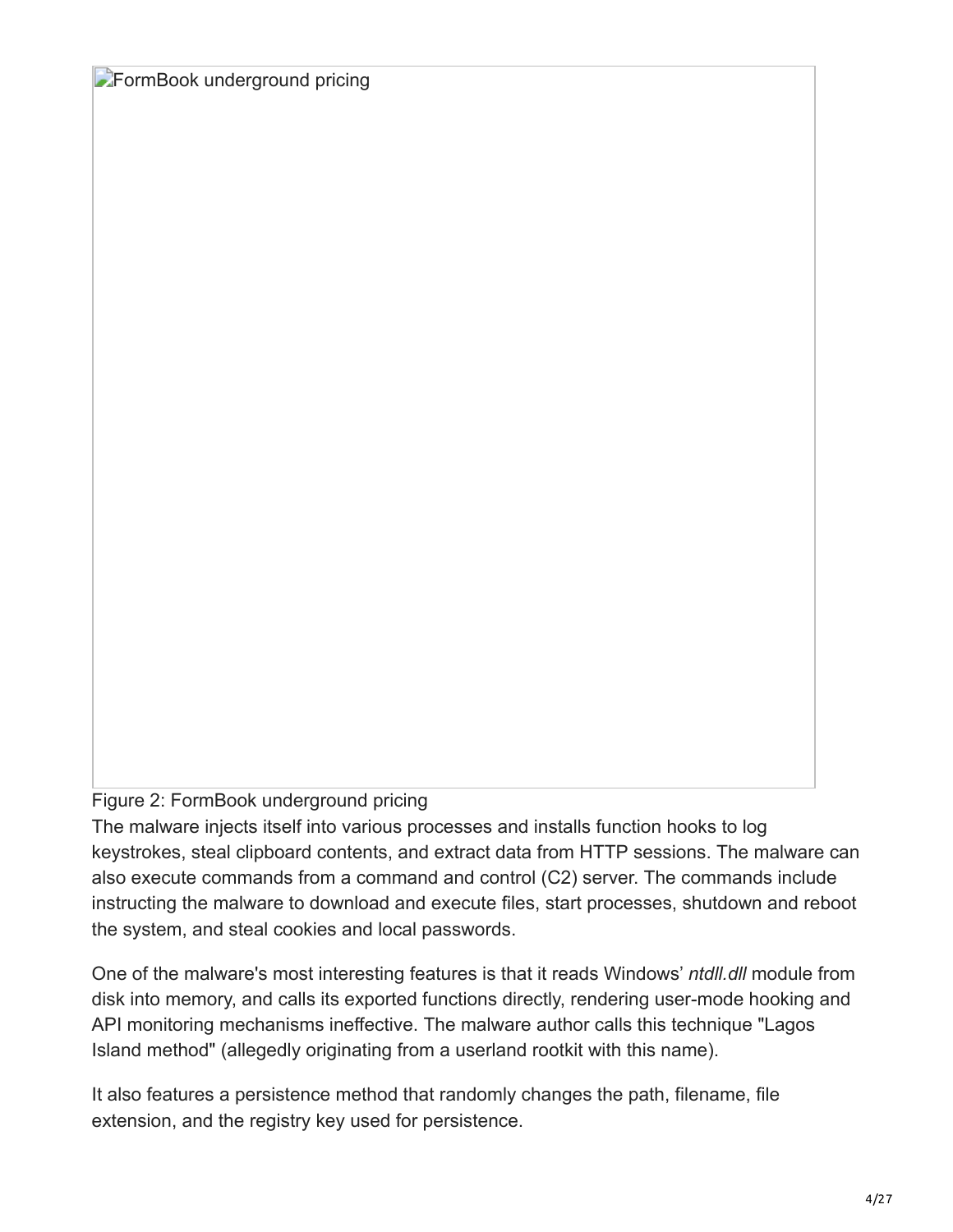The malware author does not sell the builder, but only sells the panel, and then generates the executable files as a service.

## **Capabilities**

FormBook is a data stealer, but not a full-fledged banker (banking malware). It does not currently have any extensions or plug-ins. Its capabilities include:

- Key logging
- Clipboard monitoring
- Grabbing HTTP/HTTPS/SPDY/HTTP2 forms and network requests
- Grabbing passwords from browsers and email clients
- Screenshots

FormBook can receive the following remote commands from the C2 server:

- Update bot on host system
- Download and execute file
- Remove bot from host system
- Launch a command via ShellExecute
- Clear browser cookies
- Reboot system
- Shutdown system
- Collect passwords and create a screenshot
- Download and unpack ZIP archive

#### **Infrastructure**

The C2 domains typically leverage less widespread, newer generic top-level domains (gTLDs) such as .site, .website, .tech, .online, and .info.

The C2 domains used for this recently observed FormBook activity have been registered using the WhoisGuard privacy protection service. The server infrastructure is hosted on BlazingFast.io, a Ukrainian hosting provider. Each server typically has multiple FormBook panel installation locations, which could be indicative of an affiliate model.

# **Behavior Details**

#### **File Characteristics**

Our analysis in this blog post is based on the following representative sample:

Filename MD5 Hash Size

(bytes) Compile Time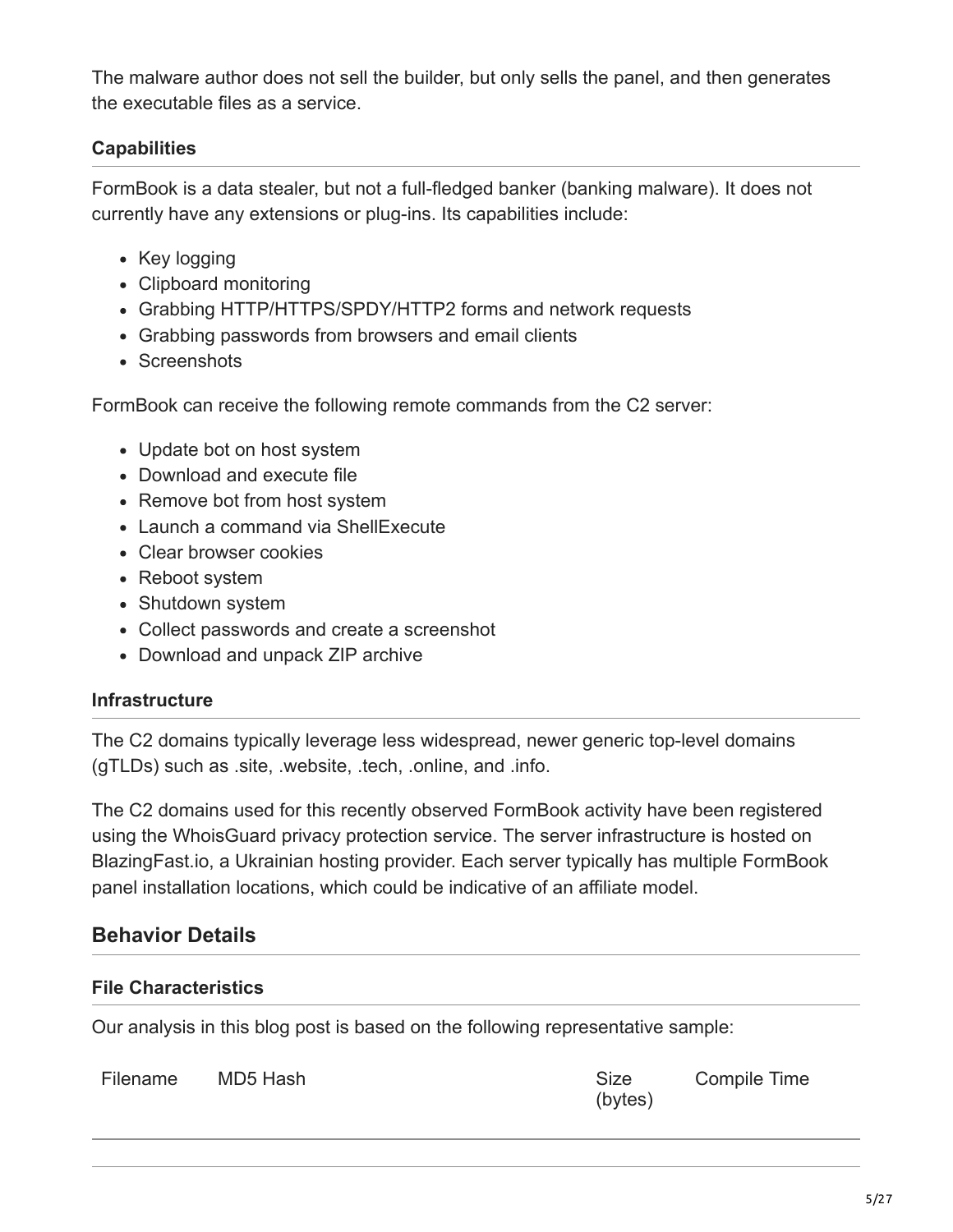#### Table 1: FormBook sample details

#### **Packer**

The malware is a self-extracting RAR file that starts an AutoIt loader. The AutoIt loader compiles and runs an AutoIt script. The script decrypts the FormBook payload file, loads it into memory, and then executes it.

## **Installation**

The FormBook malware copies itself to a new location. The malware first chooses one of the following strings to use as a prefix for its installed filename:

ms, win, gdi, mfc, vga, igfx, user, help, config, update, regsvc, chkdsk, systray, audiodg, certmgr, autochk, taskhost, colorcpl, services, IconCache, ThumbCache, Cookies

It then generates two to five random characters and appends those to the chosen string above

followed by one of the following file extensions:

.exe, .com, .scr, .pif, .cmd, .bat

If the malware is running with elevated privileges, it copies itself to one of the following directories:

- %ProgramFiles%
- %CommonProgramFiles%

If running with normal privileges, it copies itself to one of the following directories:

- %USERPROFILE%
- %APPDATA%
- %TEMP%

## **Persistence**

The malware uses the same aforementioned string list with a random string to create a prefix, appends one to five random characters, and uses this value as the registry value name.

The malware configures persistence to one of the following two locations depending on its privileges: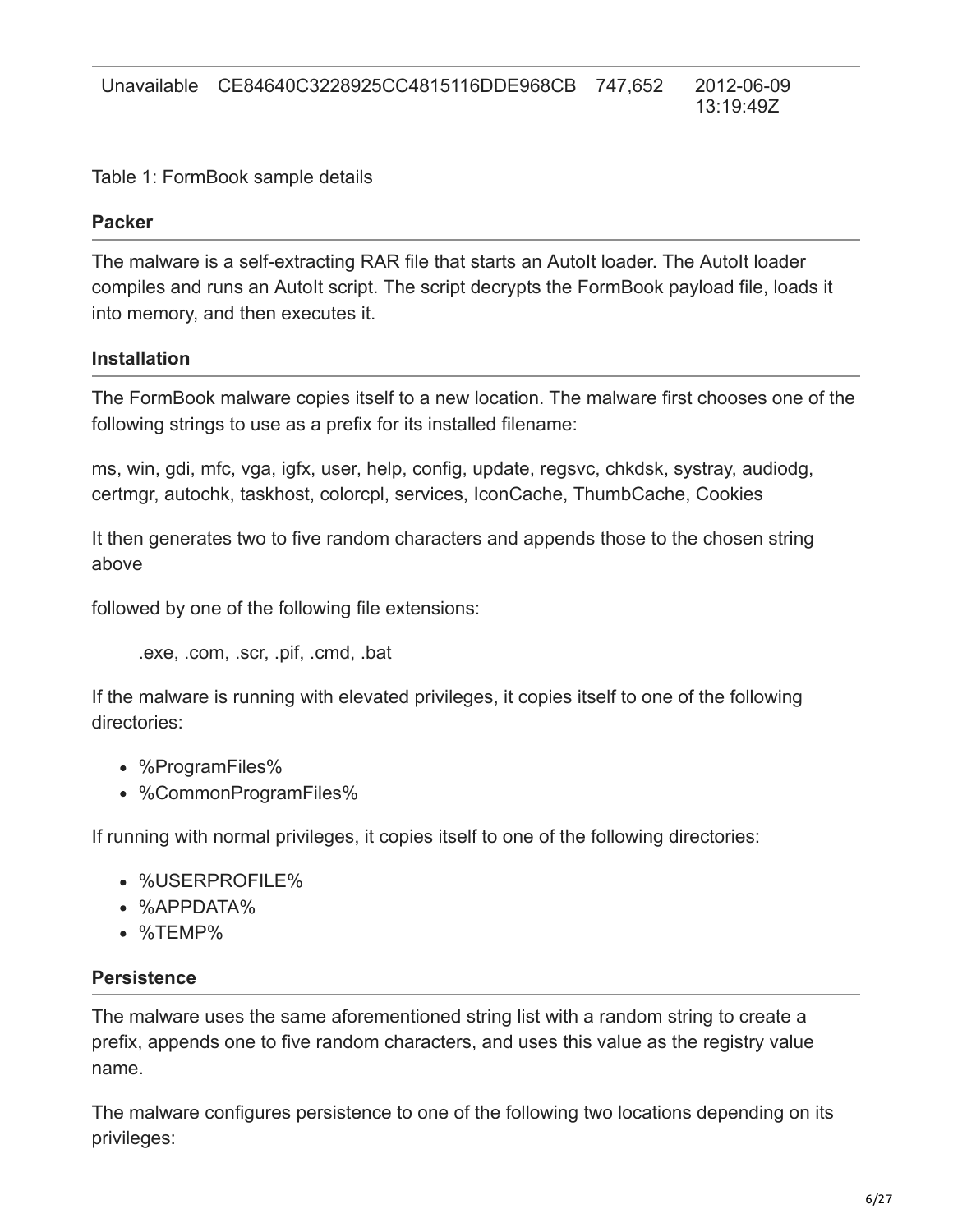- (HKCU|HKLM)\SOFTWARE\Microsoft\Windows\CurrentVersion\Run
- (HKCU|HKLM)\SOFTWARE\Microsoft\Windows\CurrentVersion\Policies\Explorer\Run

## **Startup**

The malware creates two 16-byte mutexes. The first mutex is the client identifier (e.g., 8- 3503835SZBFHHZ). The second mutex value is derived from the C2 information and the username (e.g., LL9PSC56RW7Bx3A5).

The malware then iterates over a process listing and calculates a checksum value of process names (rather than checking the name itself) to figure out which process to inject. The malware may inject itself into browser processes and explorer.exe. Depending on the target process, the malware installs different function hooks (see the **Function Hooks** section for further detail).

# **Anti-Analysis**

The malware uses several techniques to complicate malware analysis:

- Timing checks using the RDTSC instruction
- Calls NtQueryInformationProcess with InfoClass=7 (ProcessDebugPort)
- Sample path and filename checks (sample filename must be shorter than 32 characters)
- Hash-based module blacklist
- Hash-based process blacklist
- Hash-based username blacklist
- Before communicating, it checks whether the C2 server is present in the hosts file

The results of these tests are then placed into a 16-byte array, and a SHA1 hash is calculated on the array, which will be later used as the decryption key for subsequent strings (e.g. DLL names to load). Failed checks may go unnoticed until the sample tries to load the supporting DLLs(kernel32.dll and advapi32.dll).

The correct 16-byte array holding the result of the checks is:

00 00 01 01 00 00 01 00 01 00 01 00 00 00 00 00

Having a SHA1 value of:

5b85aaa14f74e7e8adb93b040b0914a10b8b19b2

After completing all anti-analysis checks, the sample manually maps ntdll.dll from disk into memory and uses its exported functions directly in the code. All API functions will have a small stub function in the code that looks up the address of the API in the mapped ntdll.dll using the CRC32 checksum of the API name, and sets up the parameters on the stack.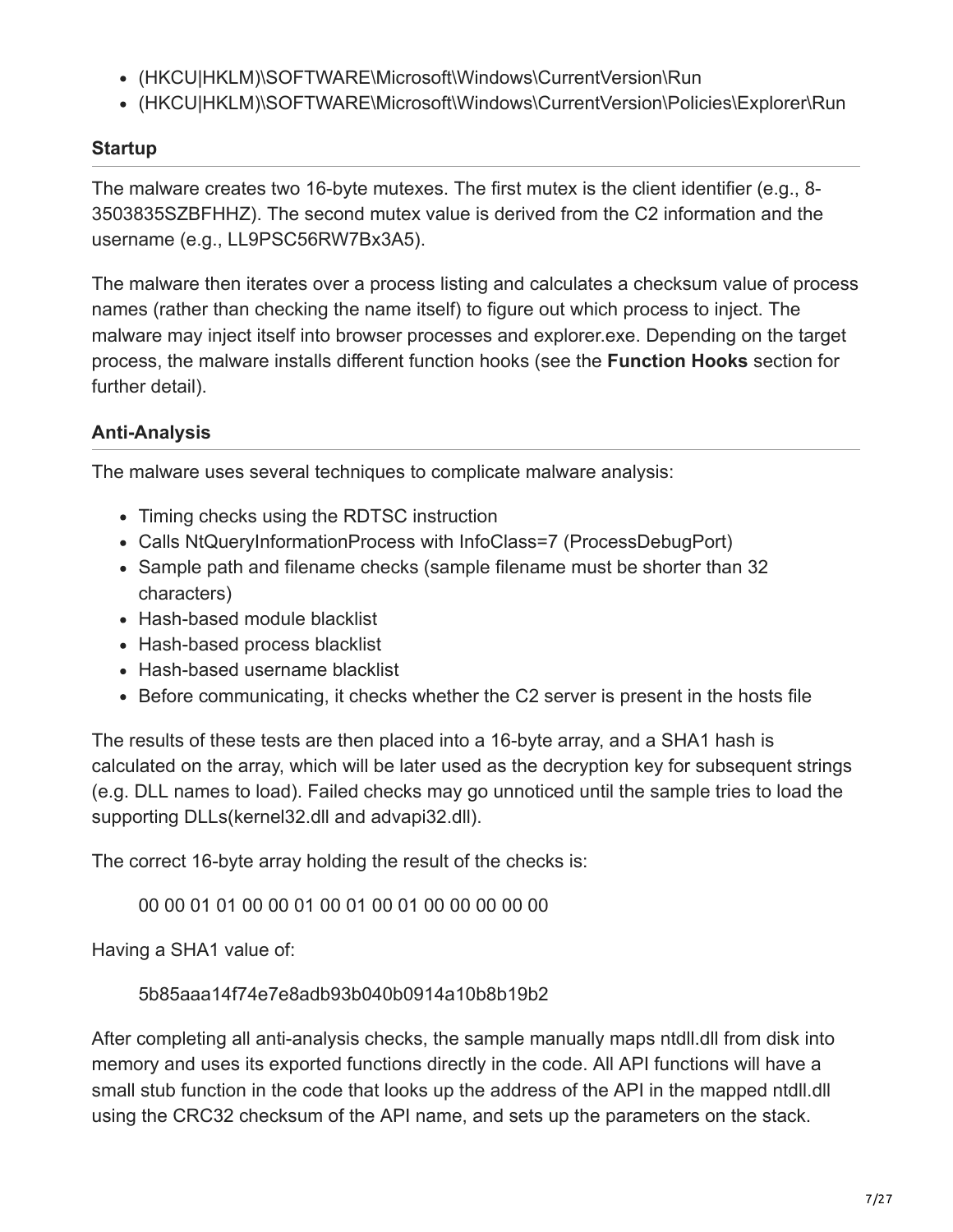This will be followed by a direct register call to the mapped ntdll.dll module. This makes regular debugger breakpoints on APIs inoperable, as execution will never go through the system mapped ntdll.dll.

## **Process Injection**

The sample loops through all the running processes to find explorer.exe by the CRC32 checksum of its process name. It then injects into explorer.exe using the following API calls (avoiding more commonly identifiable techniques such as WriteProcessMemory and CreateRemoteThread):

- NtMapViewOfSection
- NtSetContextThread
- NtQueueUserAPC

The injected code in the hijacked instance of explorer.exe randomly selects and launches (as a suspended process) a built-in Windows executable from the following list:

svchost.exe, msiexec.exe, wuauclt.exe, lsass.exe, wlanext.exe, msg.exe, lsm.exe, dwm.exe, help.exe, chkdsk.exe, cmmon32.exe, nbtstat.exe, spoolsv.exe, rdpclip.exe, control.exe, taskhost.exe, rundll32.exe, systray.exe, audiodg.exe, wininit.exe, services.exe, autochk.exe, autoconv.exe, autofmt.exe, cmstp.exe, colorcpl.exe, cscript.exe, explorer.exe, WWAHost.exe, ipconfig.exe, msdt.exe, mstsc.exe, NAPSTAT.EXE, netsh.exe, NETSTAT.EXE, raserver.exe, wscript.exe, wuapp.exe, cmd.exe

The original process reads the randomly selected executable from the memory of explorer.exe and migrates into this new process via NtMapViewOfSection, NtSetContextThread, and NtQueueUserAPC.

The new process then deletes the original sample and sets up persistence (see the **Persistence** section for more detail). It then goes into a loop that constantly enumerates running processes and looks for targets based on the CRC32 checksum of the process name.

Targeted process names include, but are not limited to:

iexplore.exe, firefox.exe, chrome.exe, MicrosoftEdgeCP.exe, explorer.exe, opera.exe, safari.exe, torch.exe, maxthon.exe, seamonkey.exe, avant.exe, deepnet.exe, kmeleon.exe, citrio.exe, coolnovo.exe, coowon.exe, cyberfox.exe, dooble.exe, vivaldi.exe, iridium.exe, epic.exe, midori.exe, mustang.exe, orbitum.exe, palemoon.exe, qupzilla.exe, sleipnir.exe, superbird.exe, outlook.exe, thunderbird.exe, totalcmd.exe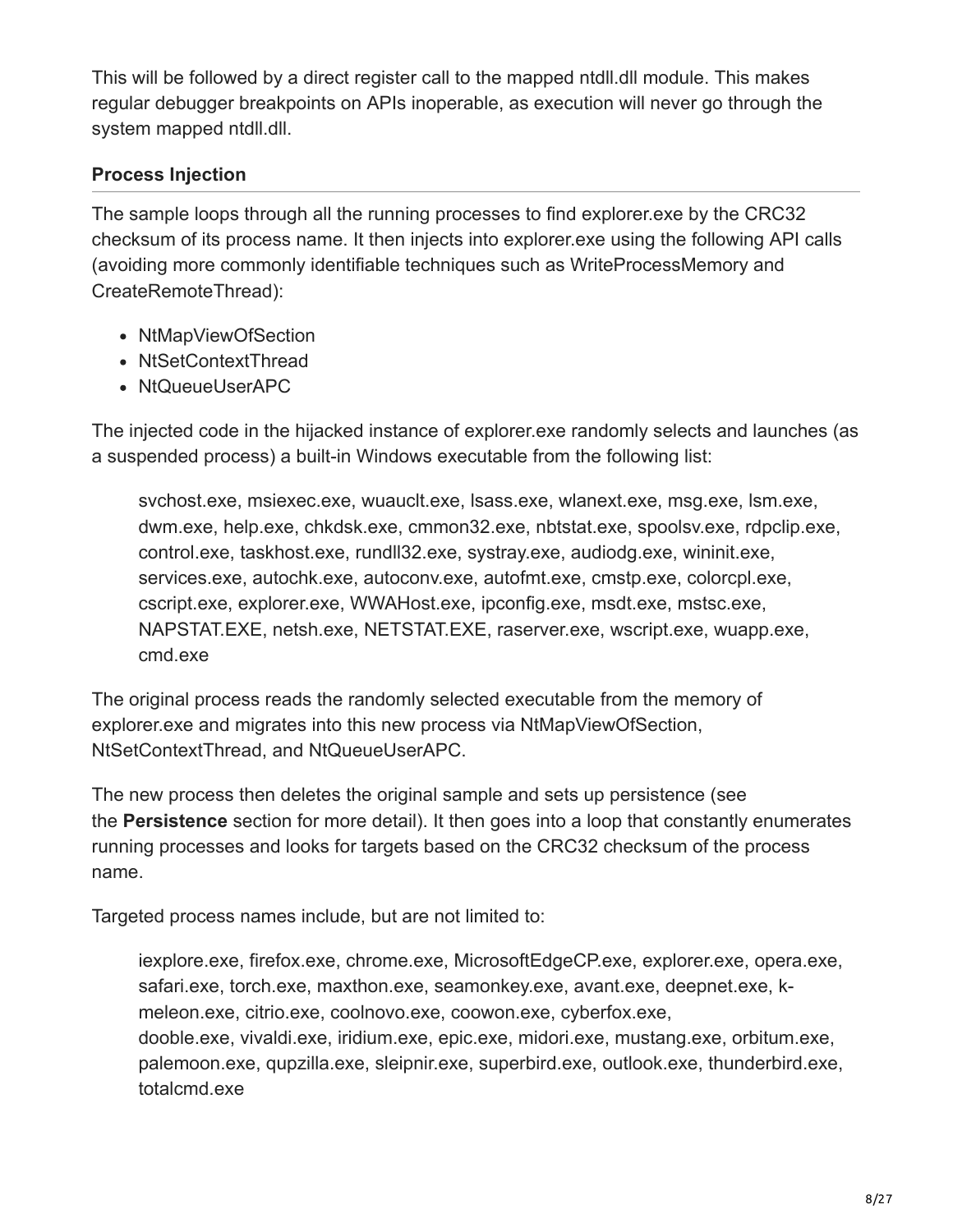After injecting into any of the target processes, it sets up user-mode API hooks based on the process.

The malware installs different function hooks depending on the process. The primary purpose of these function hooks is to log keystrokes, steal clipboard data, and extract authentication information from browser HTTP sessions. The malware stores data in local password log files. The directory name is derived from the C2 information and the username (the same as the second mutex created above: LL9PSC56RW7Bx3A5).

However, only eight bytes from this value are used as the directory name (e.g., LL9PSC56). Next, the first three characters from the derived directory name are used as a prefix for the log file followed by the string log. Following this prefix are names corresponding to the type of log file. For example, for Internet Explorer passwords, the following log file would be created:

%APPDATA%\LL9PSC56\LL9logri.ini.

The following are the password log filenames without the prefix:

- (no name): Keylog data
- rg.ini: Chrome passwords
- rf.ini: Firefox passwords
- rt.ini: Thunderbird passwords
- ri.ini: Internet Explorer passwords
- rc.ini: Outlook passwords
- rv.ini: Windows Vault passwords
- ro.ini: Opera passwords

One additional file that does not use the .INI file extension is a screenshot file:

im.jpeg

## **Function Hooks**

Keylog/clipboard monitoring:

- GetMessageA
- GetMessageW
- PeekMessageA
- PeekMessageW
- SendMessageA
- SendMessageW

Browser hooks:

• PR\_Write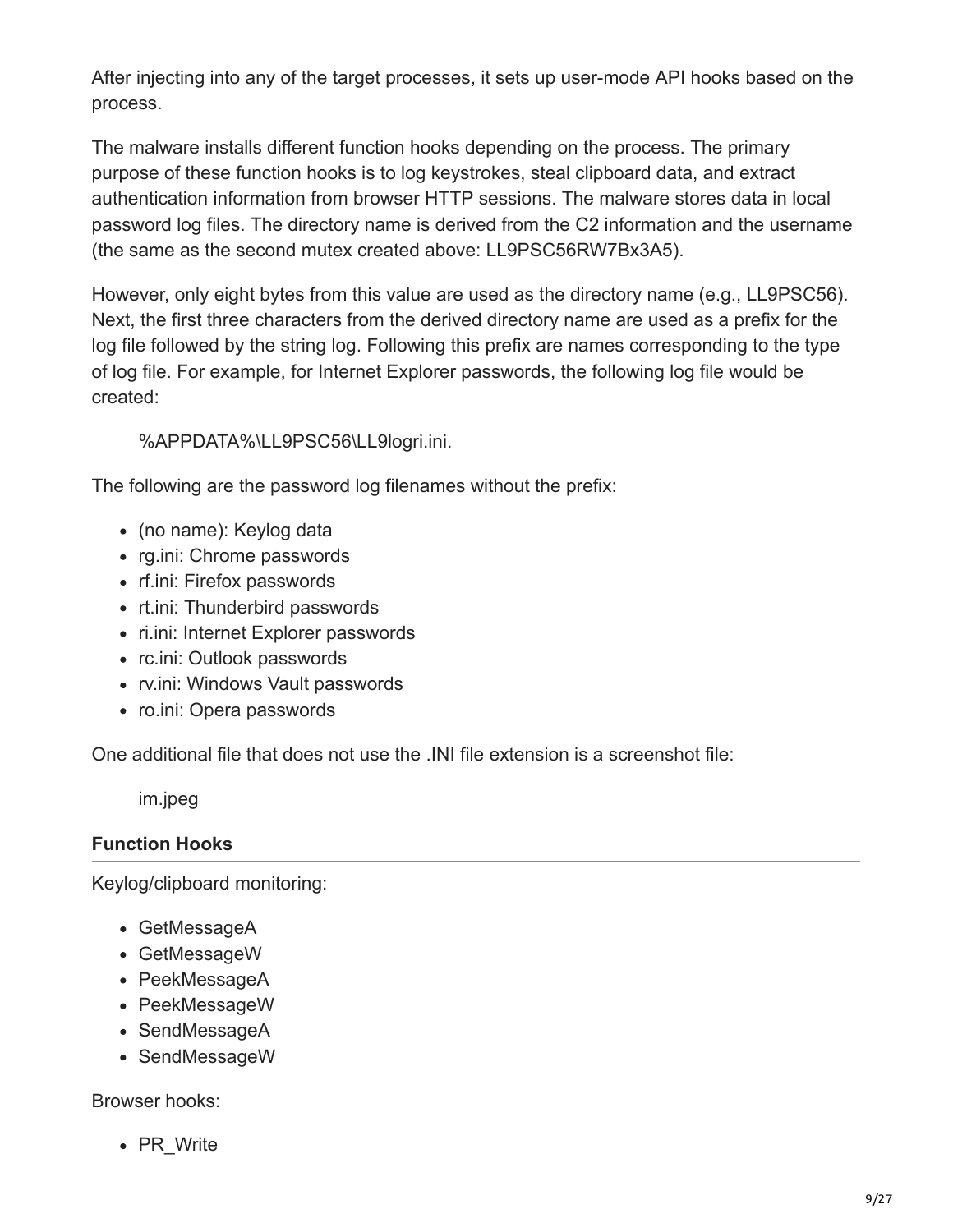- HttpSendRequestA
- HttpSendRequestW
- InternetQueryOptionW
- EncryptMessage
- WSASend

The browser hooks look for certain strings in the content of HTTP requests and, if a match is found, information about the request is extracted. The targeted strings are:

- pass
- token
- email
- $\bullet$  login
- signin
- account
- persistent

# **Network Communications**

The malware communicates with the following C2 server using HTTP requests:

www[.]clicks-track[.]info/list/hx28/

#### **Beacon**

As seen in Figure 3, FormBook sends a beacon request (controlled by a timer/counter) using HTTP GET with an "id" parameter in the URL.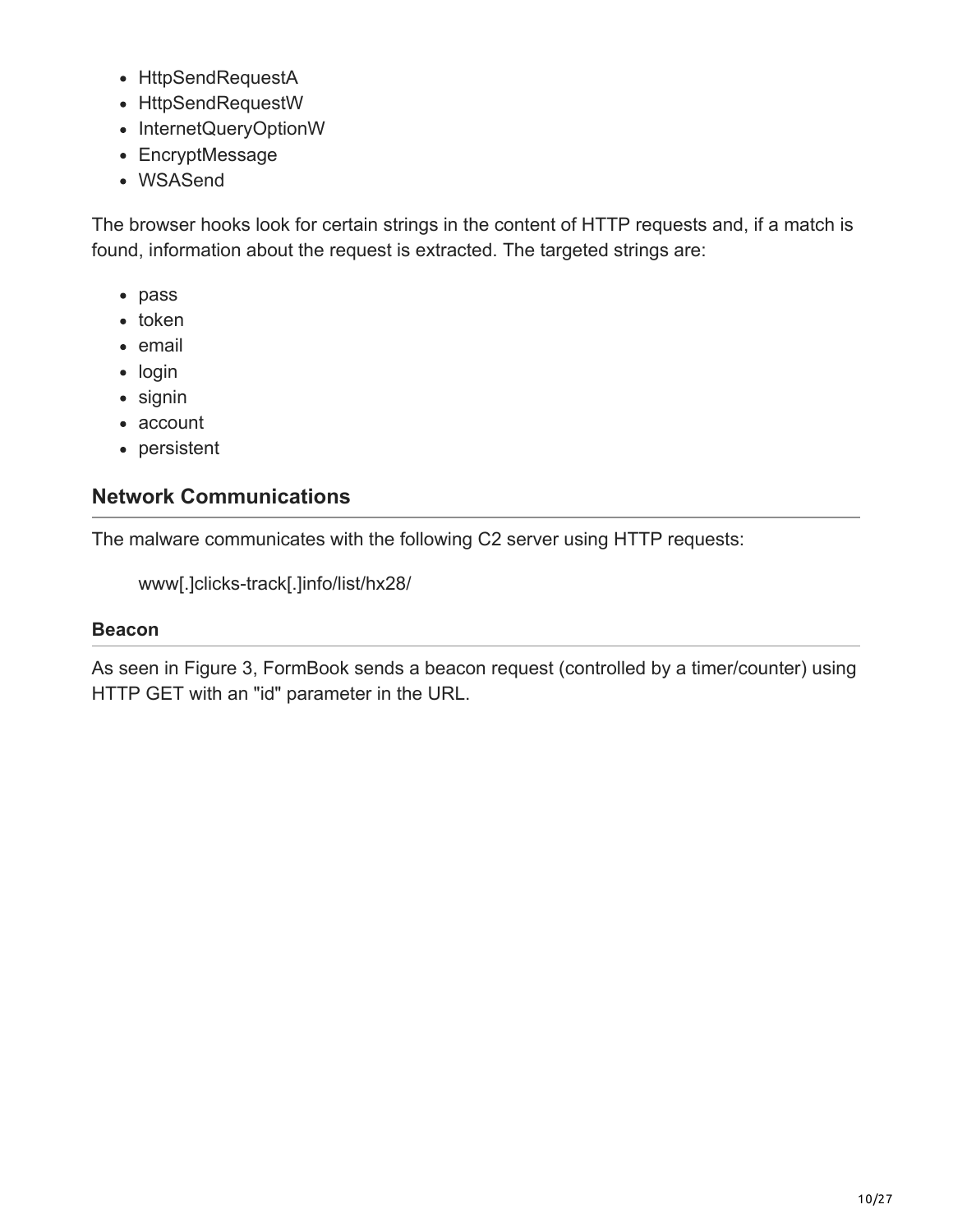Figure 3: FormBook beacon The decoded "id" parameter is as follows:

FBNG:134C0ABB 2.9:Windows 7 Professional x86:VXNlcg==

Where:

- "FBNG" magic bytes
- "134C0ABB" the CRC32 checksum of the user's SID
- "2.9" the bot version
- "Windows 7 Professional" operating system version
- "x86" operating system architecture
- "VXNlcg==" the Base64 encoded username (i.e., "User" in this case)

## **Communication Encryption**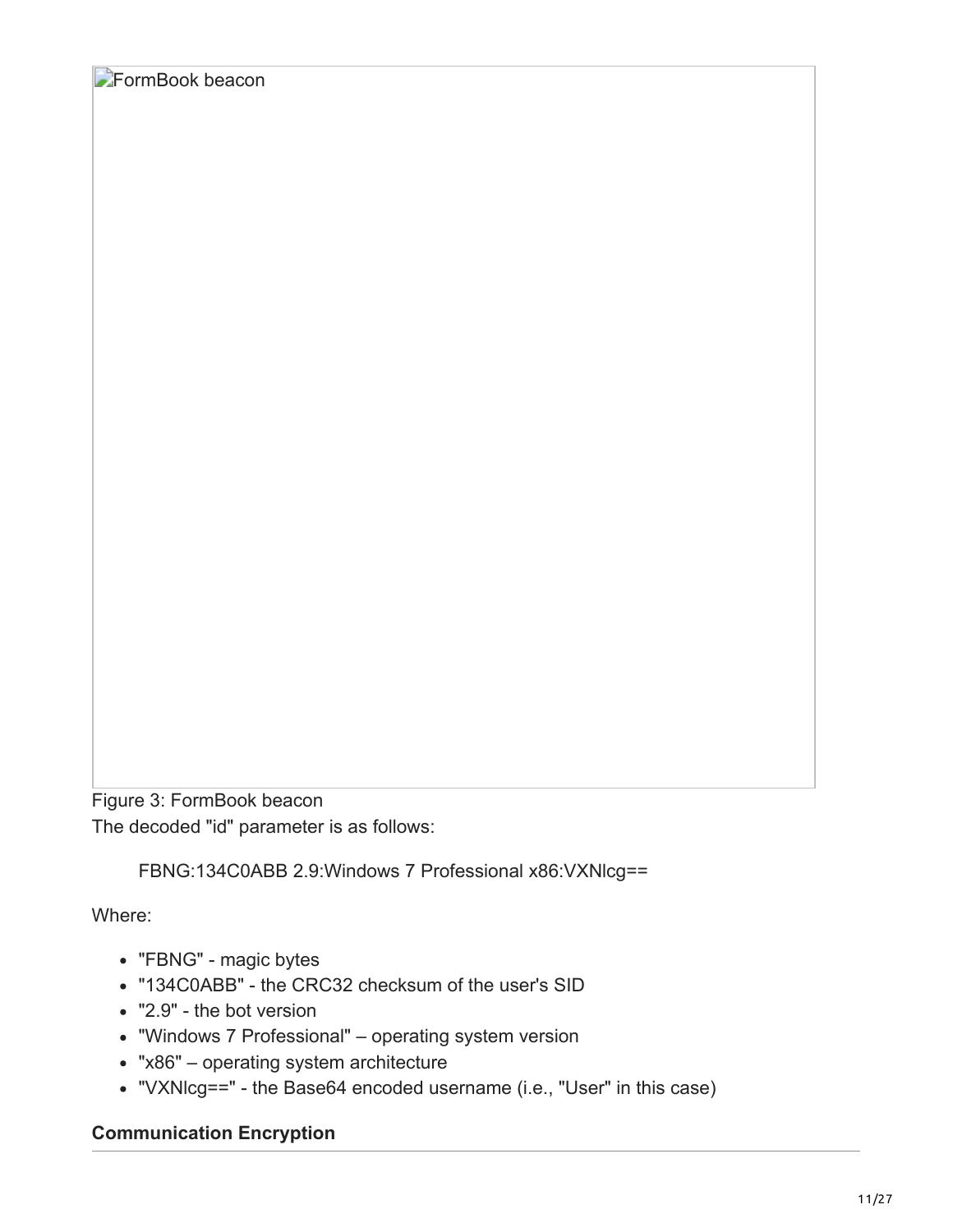The malware sends HTTP requests using hard-coded HTTP header values. The HTTP headers shown in Figure 4 are hardcoded.

**Hard-coded HTTP header values** 

Figure 4: Hard-coded HTTP header values

Messages to the C2 server are sent RC4 encrypted and Base64 encoded. The malware uses a slightly altered Base64 alphabet, and also uses the character "." instead of "=" as the pad character:

• Standard Alphabet:

ABCDEFGHIJKLMNOPQRSTUVWXYZabcdefghijklmnopqrstuvwxyz0123456789+/

• Modified Alphabet:

ABCDEFGHIJKLMNOPQRSTUVWXYZabcdefghijklmnopqrstuvwxyz0123456789-

 $\overline{a}$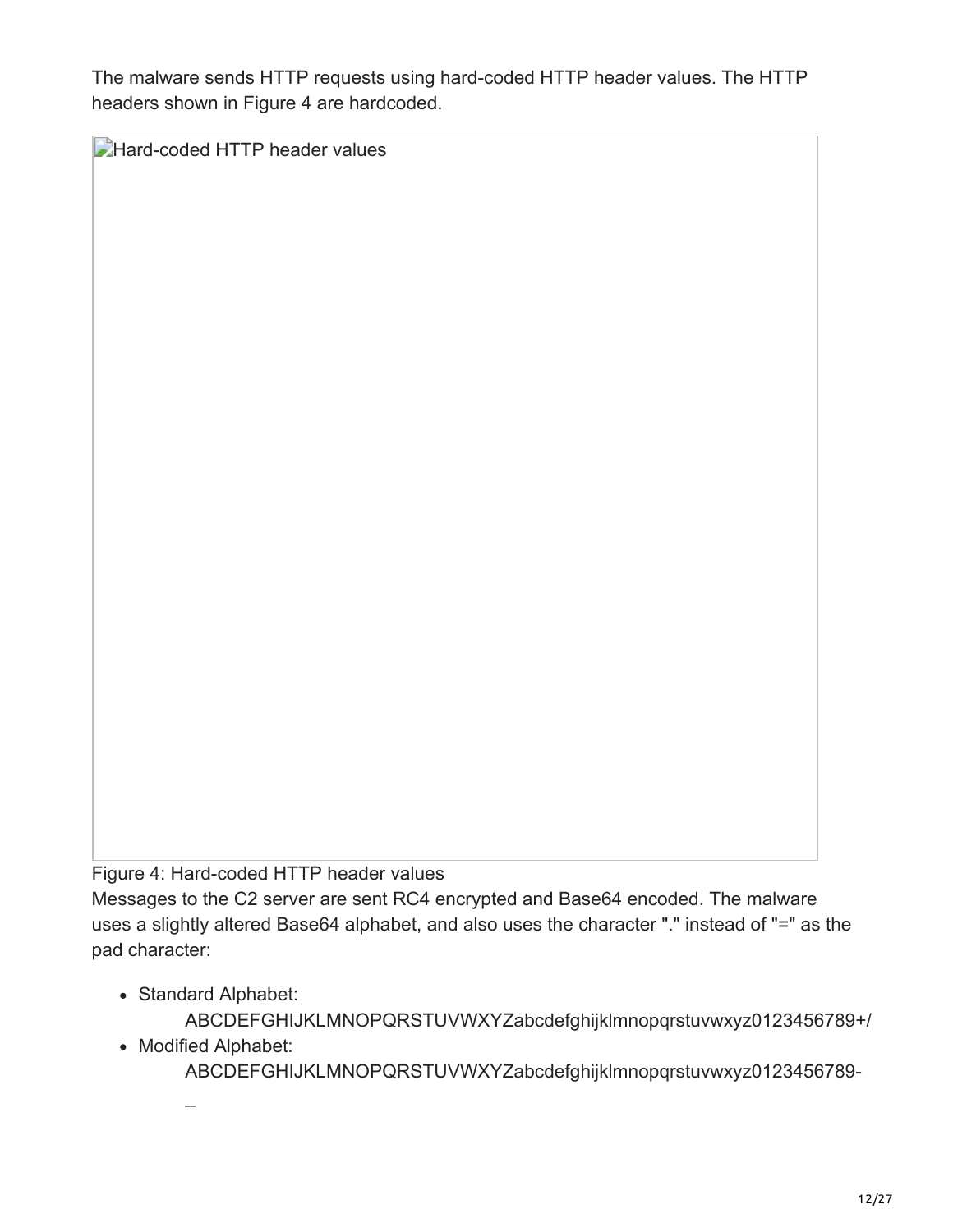The RC4 key is created using an implementation of the SHA1 hashing algorithm with the C2 URL. The standard SHA1 algorithm reverses the DWORD endianness at the end of the algorithm. This implementation does not, which results in a reverse endian DWORDs. For example, the SHA1 hash for the aforementioned URL

is "9b198a3cfa6ff461cc40b754c90740a81559b9ae," but when reordering the DWORDs, it produces the correct RC4 key: 3c8a199b61f46ffa54b740cca84007c9aeb95915. The first DWORD "9b198a3c" becomes "3c8a199b."

Figure 5 shows an example HTTP POST request.

**Example HTTP POST request** 

Figure 5: Example HTTP POST request In this example, the decoded result is:

Clipboard\r\n\r\nBlank Page - Windows Internet Explorer\r\n\r\ncEXN{3wutV,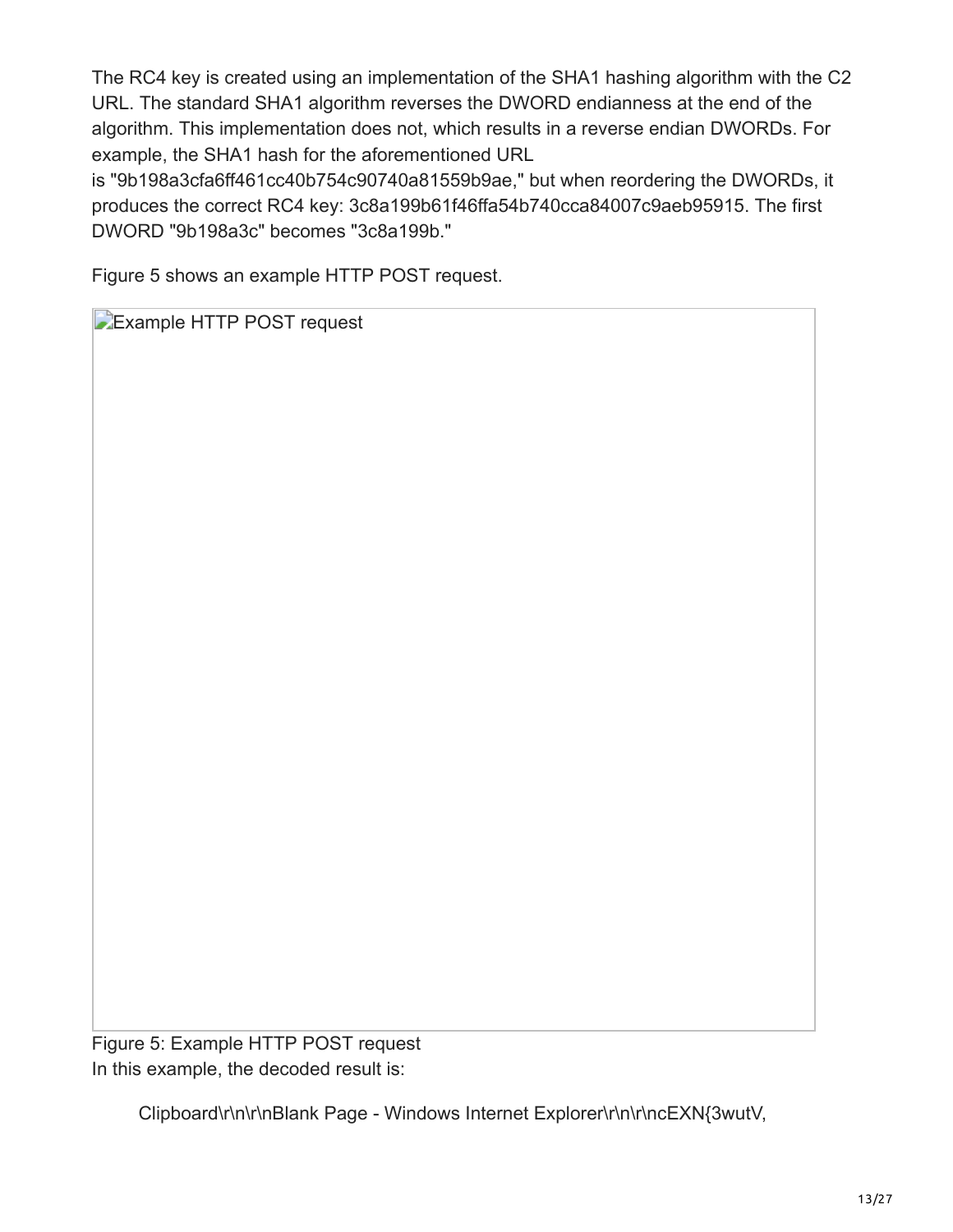#### **Accepted Commands**

When a command is sent by the C2 server, the HTTP response body has the format shown in Figure 6.

**FormBook C2 server response with command** 

Figure 6: FormBook C2 server response with command

The data begins with the magic bytes "FBNG," and a one-byte command code from hex bytes 31 to 39 (i.e., from "1" to "9") in clear text. This is then followed by the RC4-encoded command data (where the RC4 key is the same as the one used for the request). In the decrypted data, another occurrence of the magic FBNG bytes indicates the end of the command data.

The malware accepts the commands shown in Table 2.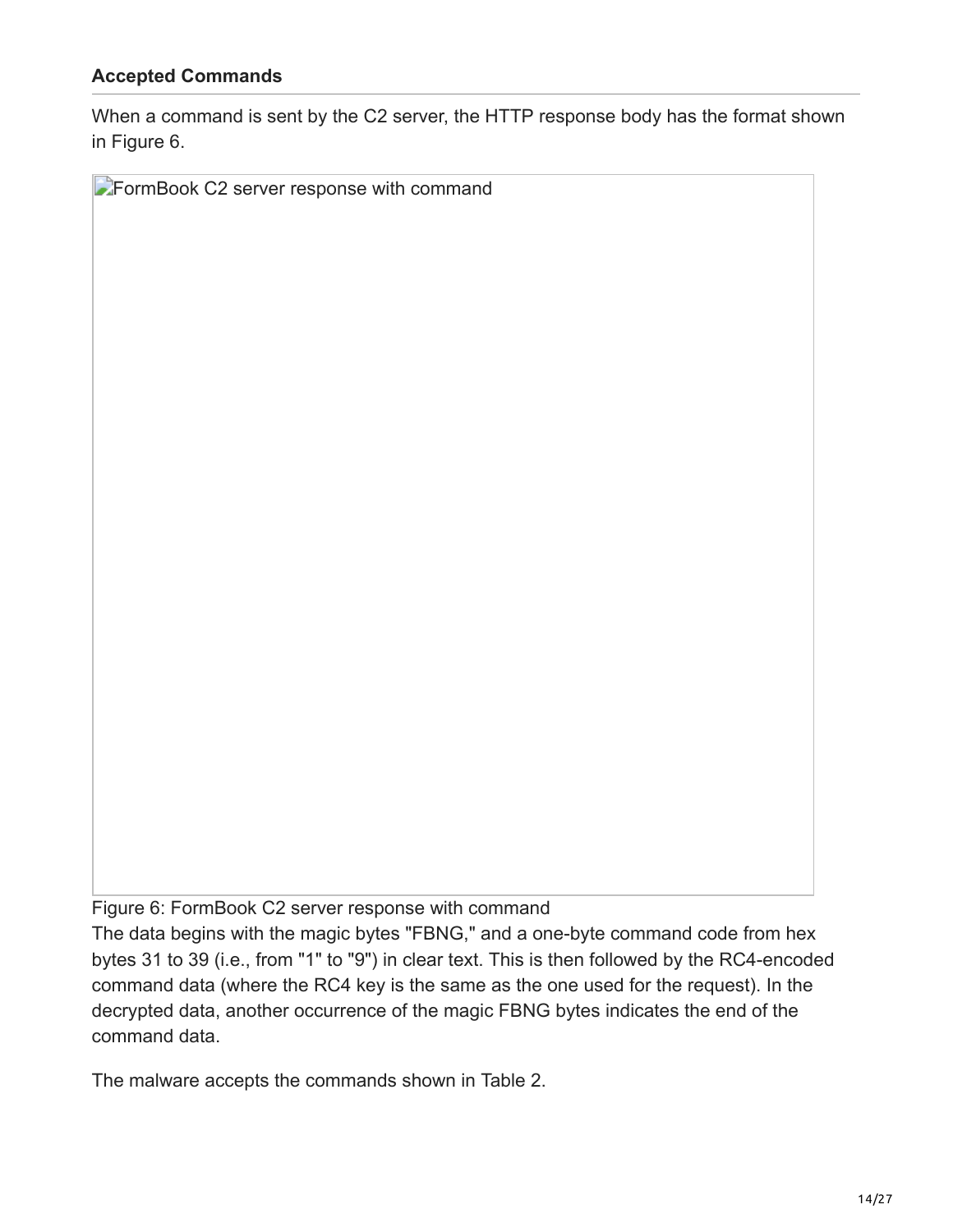| Command    | Parameters (after<br>decryption)      | Purpose                                                    |
|------------|---------------------------------------|------------------------------------------------------------|
| '1' (0x31) | <pe_file_data>FBNG</pe_file_data>     | Download and execute file from %TEMP%<br>directory         |
| '2' (0x32) | <pe_file_data>FBNG</pe_file_data>     | Update bot on host machine                                 |
| '3' (0x33) | <b>FBNG</b>                           | Remove bot from host machine                               |
| '4' (0x34) | <command_string>FBNG</command_string> | Launch a command via ShellExecute                          |
| '5' (0x35) | <b>FBNG</b>                           | <b>Clear browser cookies</b>                               |
| '6' (0x36) | <b>FBNG</b>                           | Reboot operating system                                    |
| '7' (0x37) | <b>FBNG</b>                           | Shutdown operating system                                  |
| '8' (0x38) | <b>FBNG</b>                           | Collect email/browser passwords and create a<br>screenshot |
| '9' (0x39) | <zip_file_data>FBNG</zip_file_data>   | Download and unpack ZIP archive into %TEMP%<br>directory   |

Table 2: FormBook accepted commands

# **Distribution Campaigns**

FireEye researchers observed FormBook distributed via email campaigns using a variety of different attachments:

- PDFs with links to the "tny.im" URL-shortening service, which then redirected to a staging server that contained FormBook executable payloads
- DOC and XLS attachments that contained malicious macros that, when enabled, initiated the download of FormBook payloads
- ZIP, RAR, ACE, and ISO attachments that contained FormBook executable files

#### **The PDF Campaigns**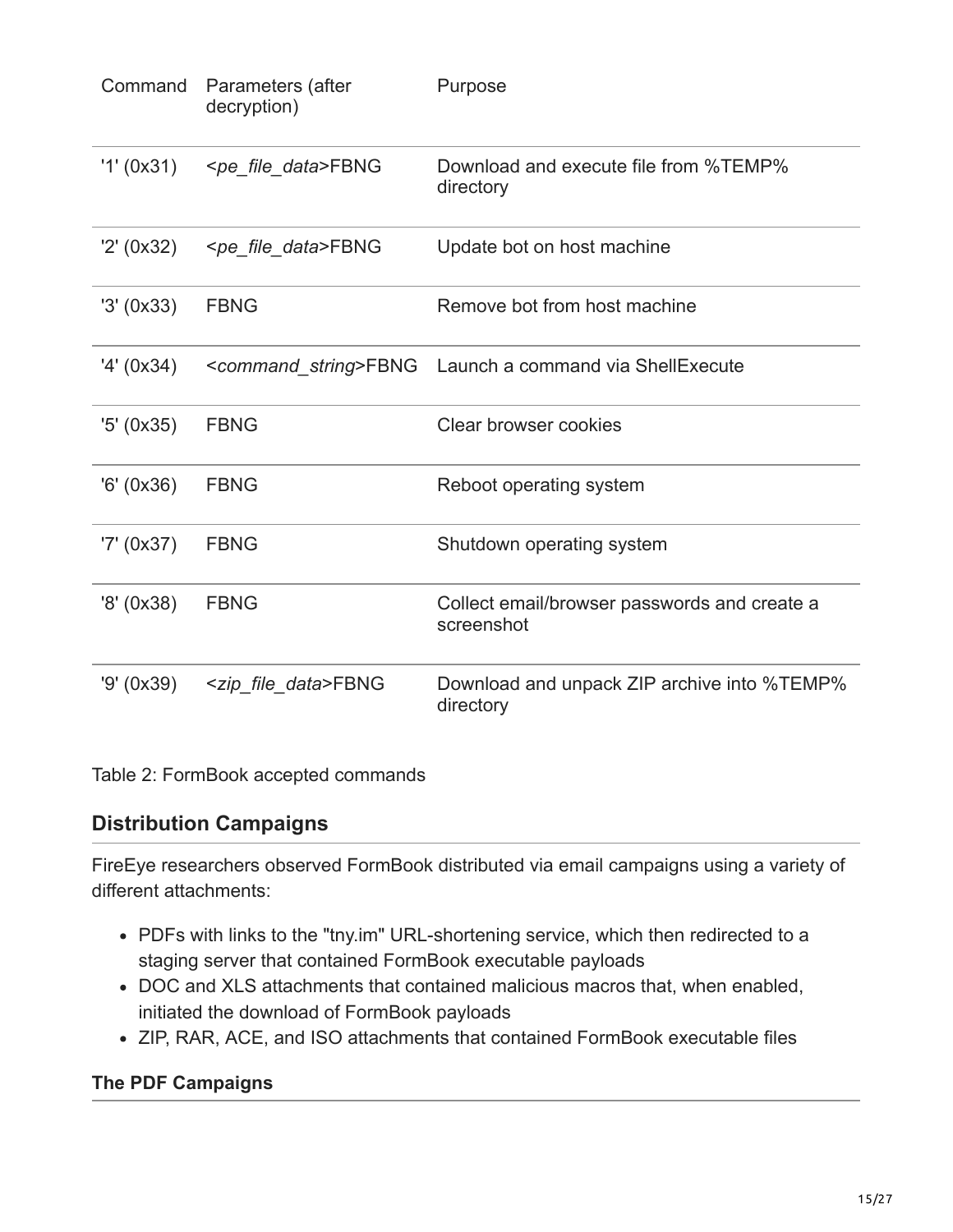The PDF campaigns leveraged FedEx and DHL shipping/package delivery themes (Figure 7 and Figure 8), as well as a document-sharing theme. The PDFs distributed did not contain malicious code, just a link to download the FormBook payload.

The staging servers (shown in Table 3) appeared to be compromised websites.

| <b>Example PDF campaign email lure with attachment</b> |          |
|--------------------------------------------------------|----------|
|                                                        |          |
|                                                        |          |
|                                                        |          |
|                                                        |          |
|                                                        |          |
|                                                        |          |
|                                                        | Figure 7 |
|                                                        |          |
|                                                        |          |
|                                                        |          |
|                                                        |          |
|                                                        |          |
|                                                        |          |
|                                                        |          |

7: Example PDF campaign

email lure with attachment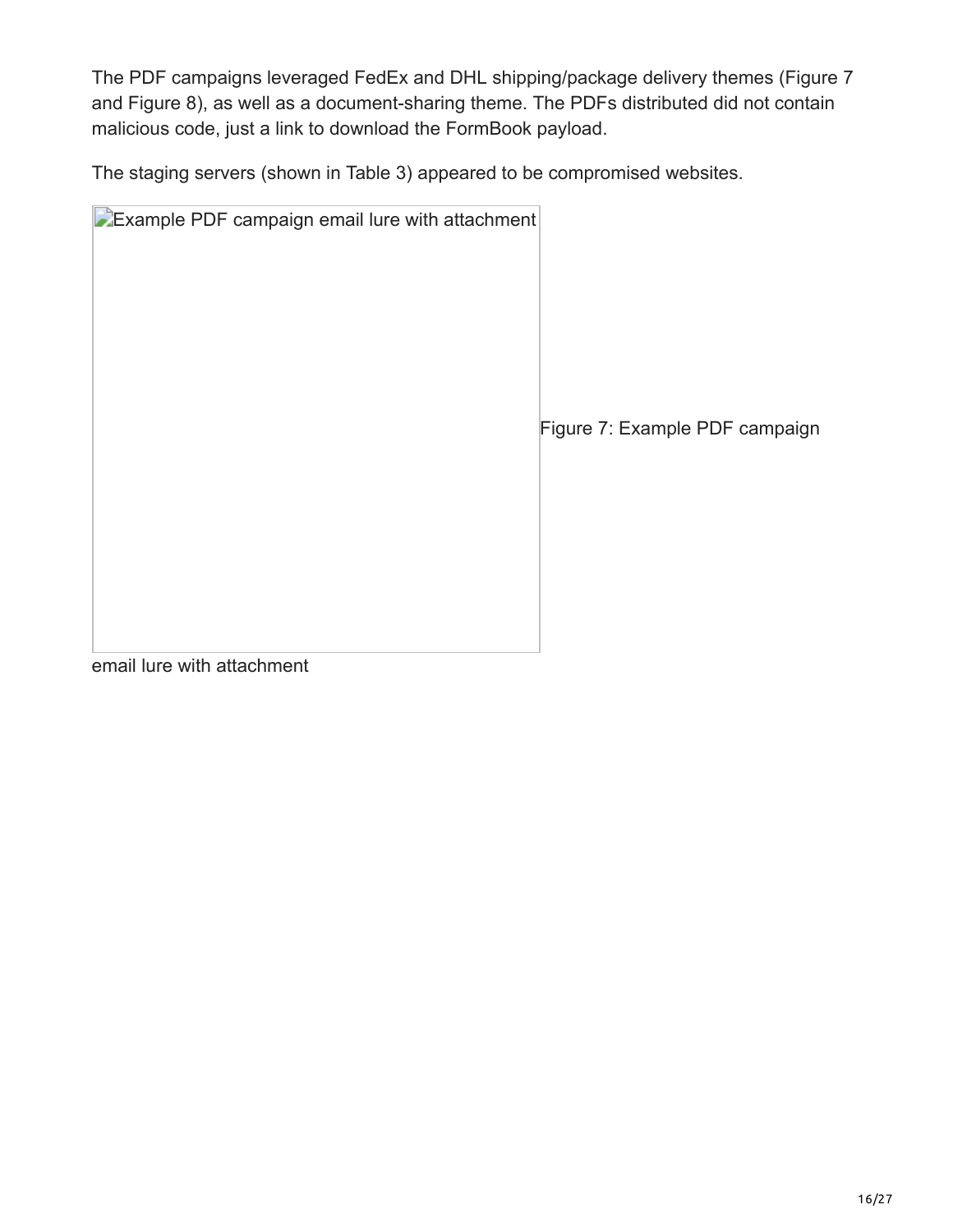Example PDF campaign attachment

Figure 8: Example PDF campaign attachment

Sample Subject Lines Shorted

URLs

Staging Servers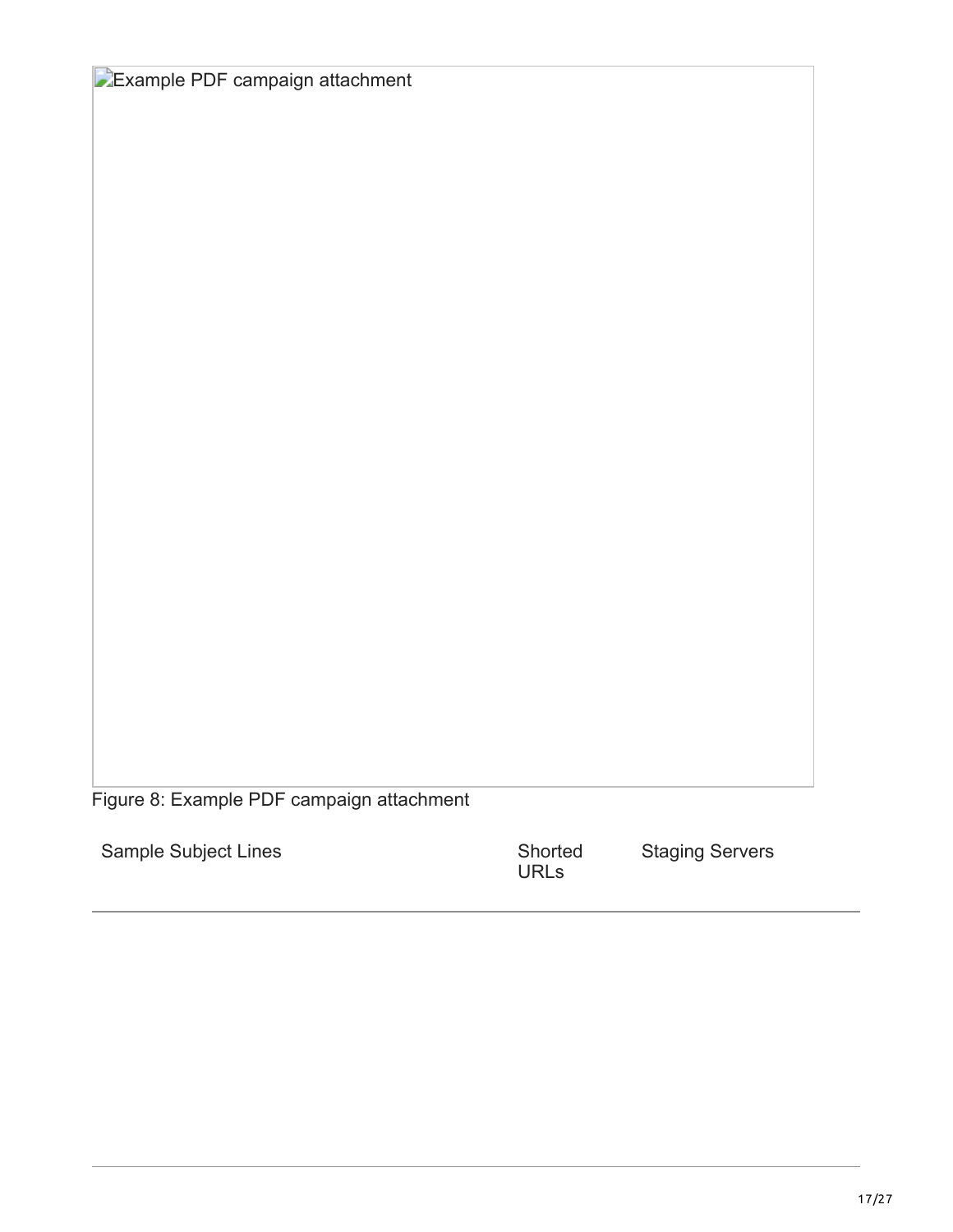| awaiting pick up | <recipient's_name> - You have a parcel</recipient's_name>        | tny[. $\lim/9TK$ | maxsutton[.]co[.]uk      |
|------------------|------------------------------------------------------------------|------------------|--------------------------|
|                  |                                                                  | tny[.]im/9Uw     | solderie[.]dream3w[.]com |
|                  | <recipient's_name> - I shared a file with you</recipient's_name> | tny[. $\lim/9G1$ | lifekeeper[.]com[.]au    |
|                  |                                                                  | tny[. $\lim/9Q6$ | brinematriscript[.]com   |
|                  |                                                                  | tny[.] $im/9H1$  | jaimagroup[.]com         |
|                  |                                                                  | tny[.]im/9R7     |                          |
|                  |                                                                  | tny[.]im/9Tc     |                          |
|                  |                                                                  | tny[.]im/9RM     |                          |
|                  |                                                                  | tny[.]im/9G0     |                          |
|                  |                                                                  | tny[.]im/9Oq     |                          |
|                  |                                                                  | tny[.]im/90h     |                          |
|                  |                                                                  |                  |                          |

Table 3: Observed email subjects and download URLs for PDF campaign

Based on data from the tny.im-shortened links, there were a total of 716 hits across 36 countries. As seen in Figure 9, most of the malicious activity from the PDF campaign impacted the United States.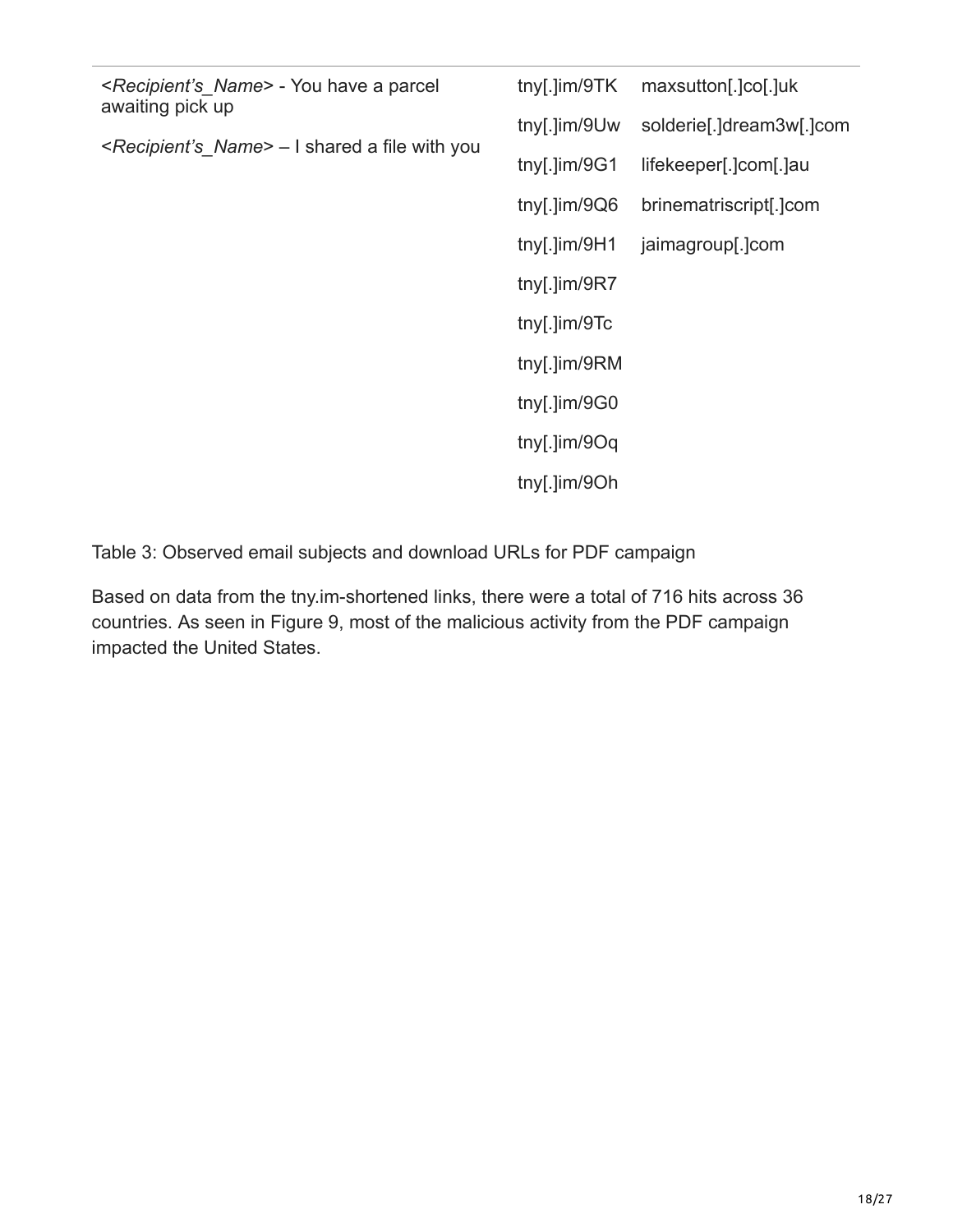Geolocation statistics from tny.im URL shortener

Figure 9: Geolocation statistics from tny.im URL shortener

#### **The DOC/XLS Campaigns**

The email campaigns distributing DOC and XLS files relied on the use of malicious macros to download the executable payload. When the macros are enabled, the download URL retrieves an executable file with a PDF extension. Table 4 shows observed email subjects and download URLs used in these campaigns.

Sample Subject Lines Staging Server URL Paths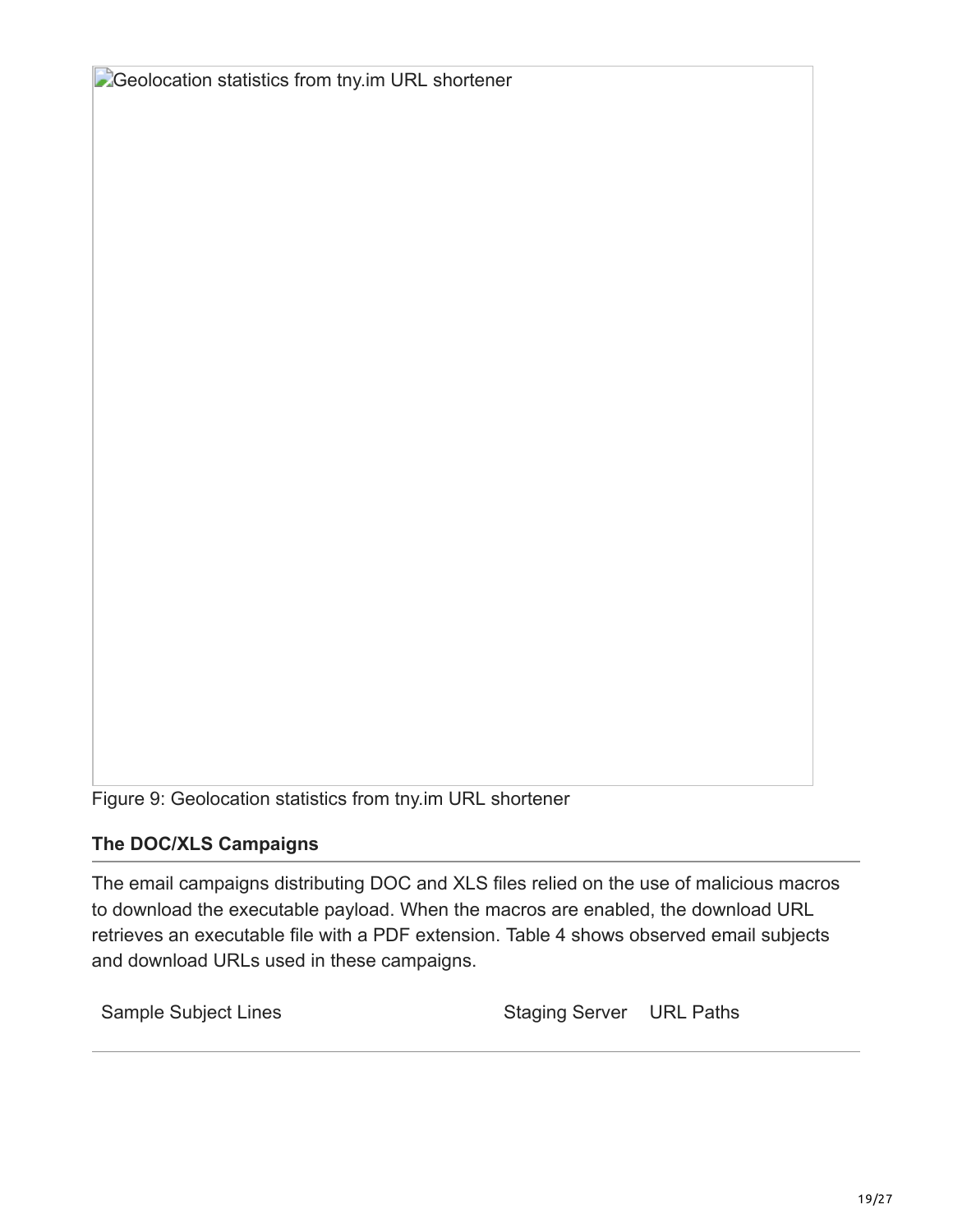61\_Invoice\_6654 ACS PO 1528 NEW ORDER - PO-074 NEW ORDER - PO#074 REQUEST FOR QUOTATION/CONTRACT OVERHAUL MV OCEAN MANTA//SUPPLY P-3PROPELLER URGENT PURCHASE ORDER 1800027695

sdvernoms[.]ml /oc/runpie.pdf /sem/essen.pdf /drops/microcore.pdf /damp/10939453.pdf /sem/essentials.exe /oc/runpie.pdf /sem/ampama.pdf /js/21509671Packed.pdf /sem/essen.pdf

Table 4: Observed email subjects and download URLs for the DOC/XLS campaign

FireEye detection technologies observed this malicious activity between Aug. 11 and Aug. 22, 2017 (Figure 10). Much of the activity was observed in the United States (Figure 11), and the most targeted industry vertical was Aerospace/Defense Contractors (Figure 12).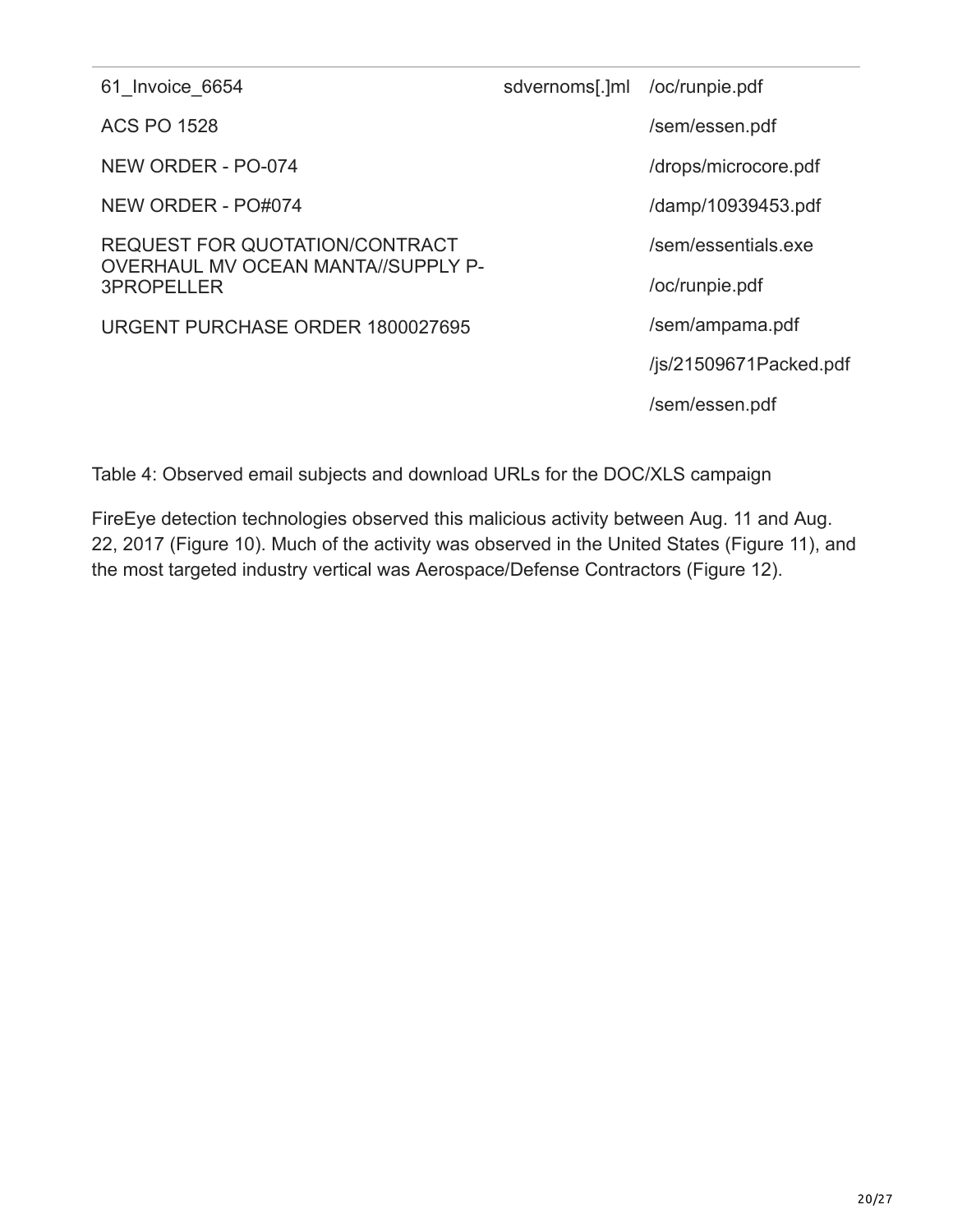**DOC/XLS campaign malicious activity by date** 

Figure 10: DOC/XLS campaign malicious activity by date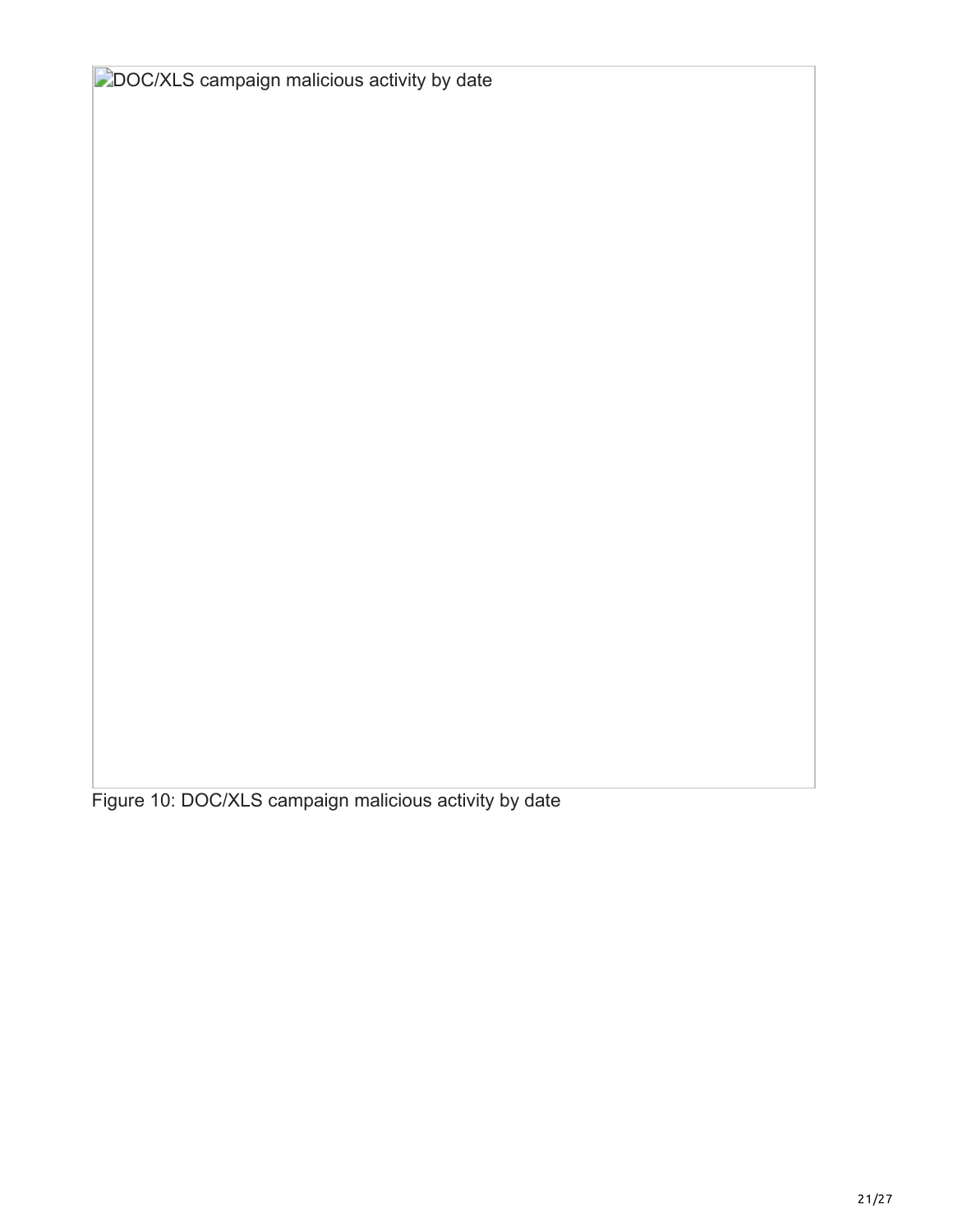Top 10 countries affected by the DOC/XLS campaign

Figure 11: Top 10 countries affected by the DOC/XLS campaign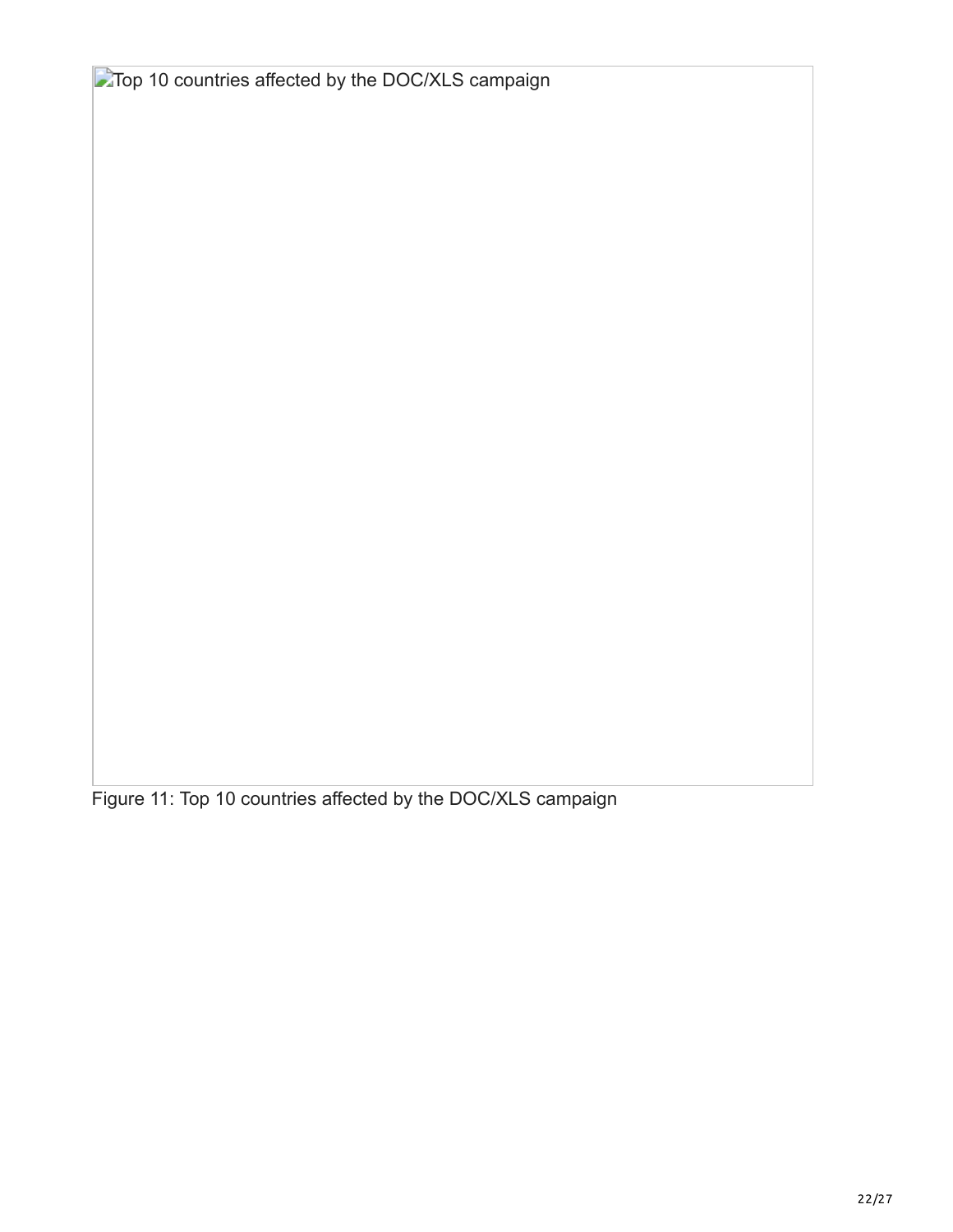Top 10 industry verticals affected by the DOC/XLS campaign

Figure 12: Top 10 industry verticals affected by the DOC/XLS campaign

## **The Archive Campaign**

The Archive campaign delivered a variety of archive formats, including ZIP, RAR, ACE, and ISO, and accounted for the highest distribution volume. It leveraged a myriad of subject lines that were characteristically business related and often regarding payment or purchase orders:

Sample Subject Lines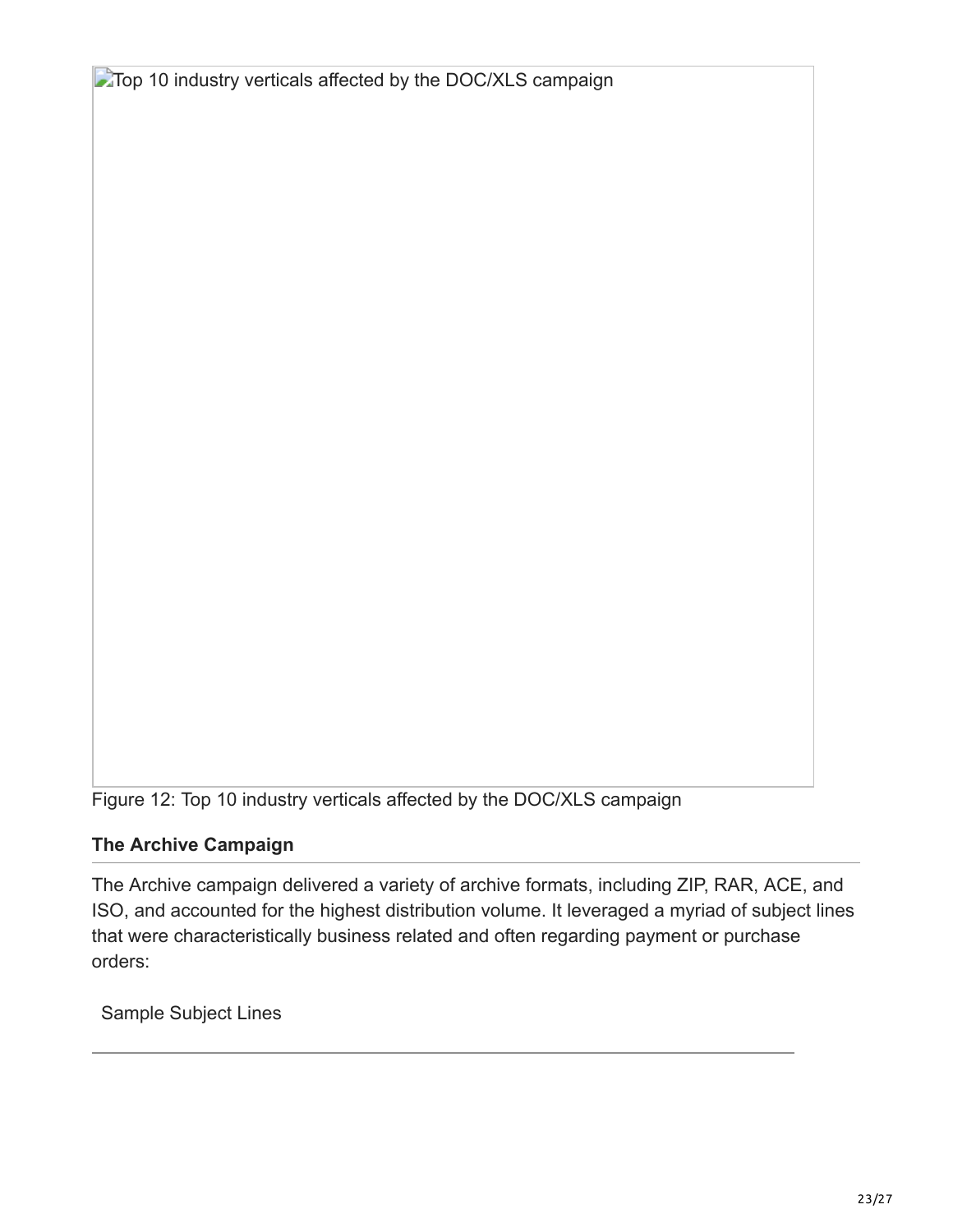#### HSBC MT103 PAYMENT CONFIRMATION Our Ref: HBCCTKF8003445VTC

MT103 PAYMENT CONFIRMATION Our Ref: BCCMKE806868TSC Counterparty:.

Fwd: INQUIRY RFQ-18 H0018

Fw: Remittance Confirmation

NEW ORDER FROM COBRA INDUSTRIAL MACHINES IN SHARJAH

PO. NO.: 10701 - Send Quotaion Pls

Re: bgcqatar project

Re: August korea ORDER

Purchase Order #234579

purchase order for August017

FireEye detection technologies observed this campaign activity between July 18 and Aug. 17, 2017 (Figure 13). Much of the activity was observed in South Korea and the United States (Figure 14), with the Manufacturing industry vertical being the most impacted (Figure 15).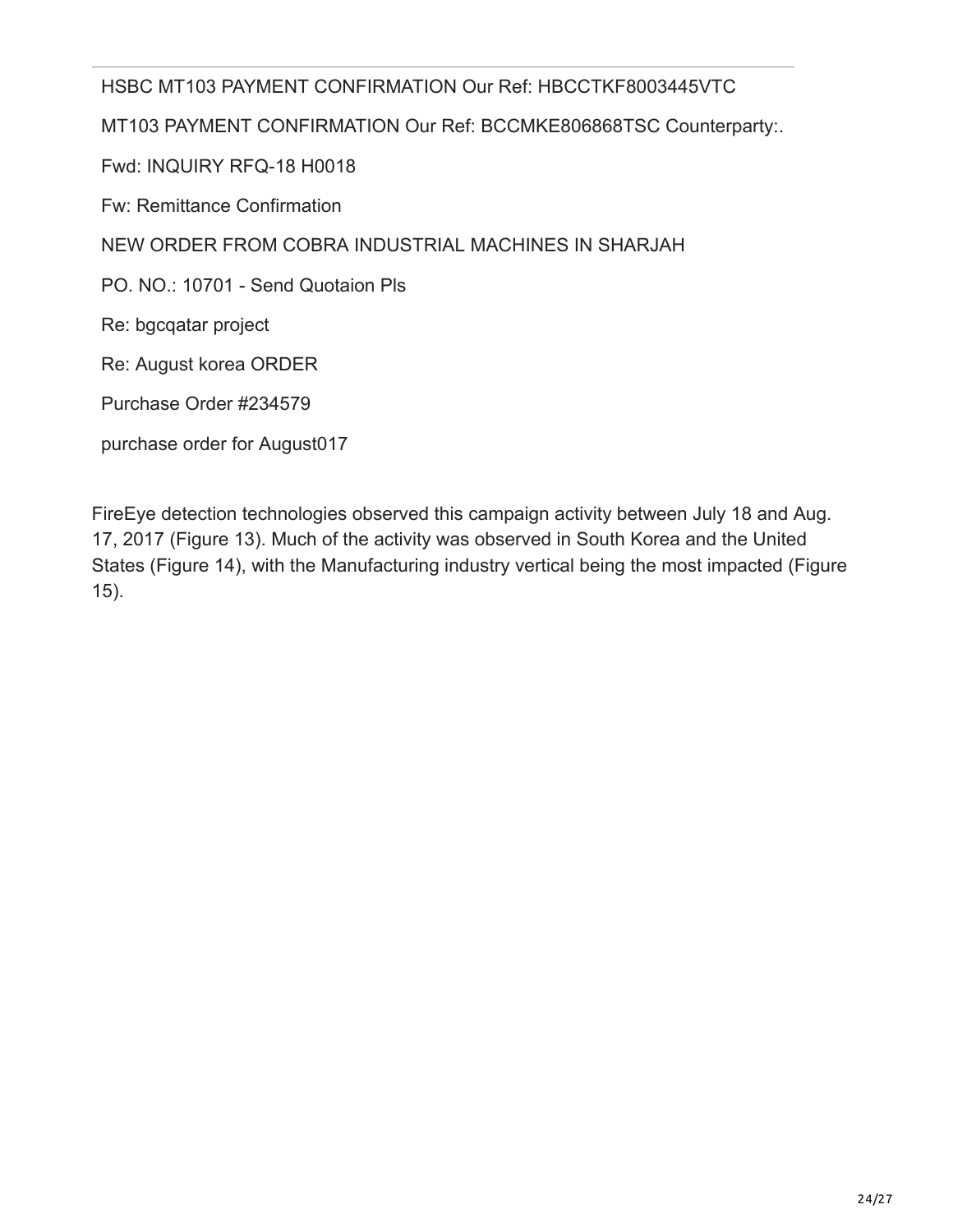**Archive campaign malicious activity by date** 

Figure 13: Archive campaign malicious activity by date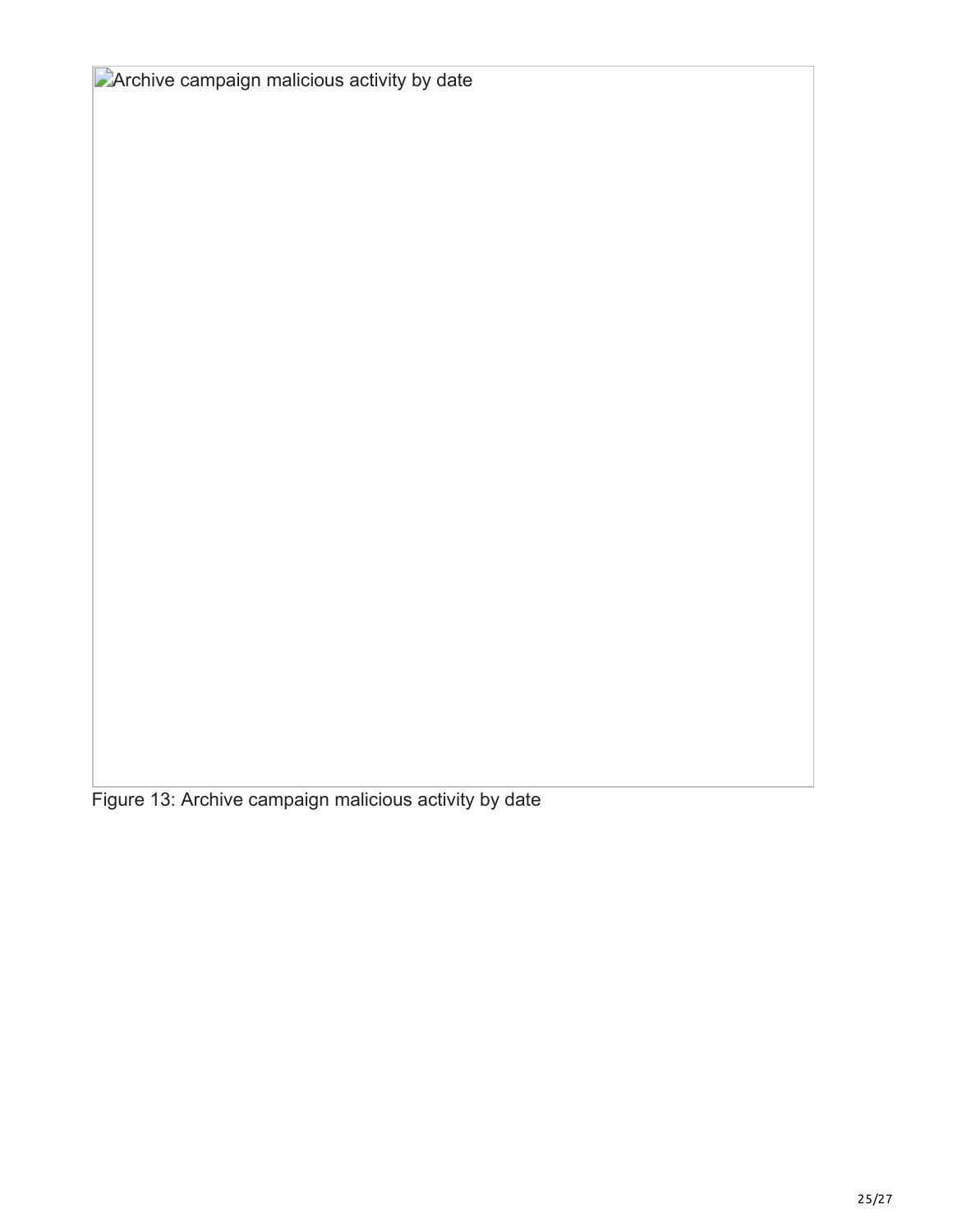**Top 10 countries affected by the Archive campaign** 

Figure 14: Top 10 countries affected by the Archive campaign